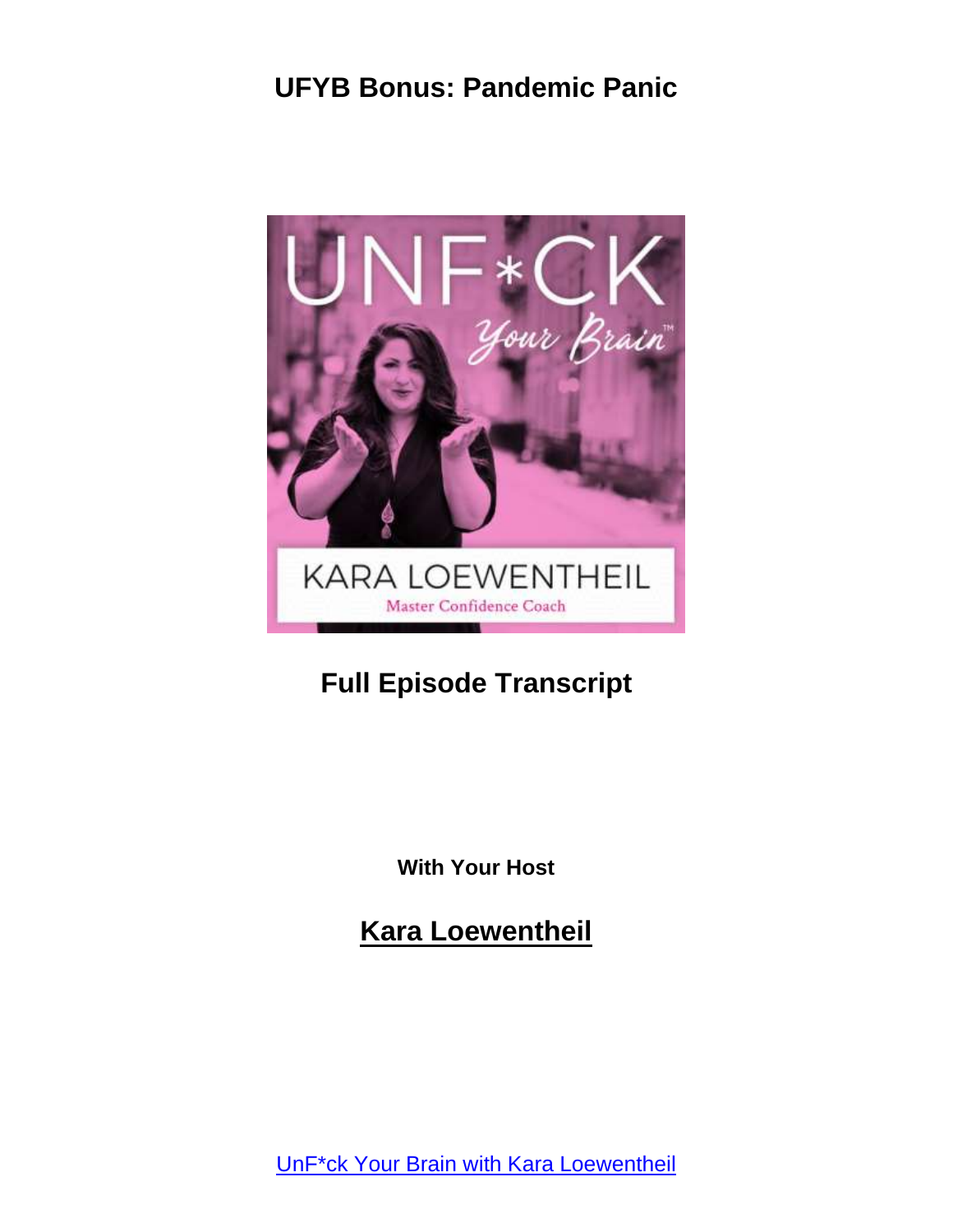Welcome to *Unf\*ck Your Brain*, the only podcast that teaches you how to use psychology, feminism, and coaching, to rewire your brain and get what you want in life. And now here's your host, Harvard law school grad, feminist rockstar, and master coach, Kara Loewentheil.

Hello my chickens. I know that a lot of you are experiencing a lot of anxiety and distress caused by your thoughts about the news and the Covid-19 virus and everything that's going on. So I wanted to share this with you. This is a recording of a webinar that I did for my Clutch students over the weekend about how to apply thought work to all of the news and everything that's going on right now around this global pandemic.

Pandemic panic is what I'm calling it. So listen in. I hope that the episode helps. I also, on that webinar, did some live coaching and answering questions, and you can access that too, but those are on video for the full effect so you can see my expressions and everybody else's expressions and kind of get all of the body language of coaching too.

So if you want to get those, you just need to sign up. It's totally free. You can go to www.unfuckyourbrain.com/CV, or you can text your email address to +13479971784 and for the code word when you're asked for it via text, you just text back again, CV. Just the letters, uppercase.

So unfuckyourbrain.com/CV, uppercase, two letters right next to each other, or text your email to 347-997-1784 and the code word is CV. Two letters, both uppercase and we will send you a link to both the whole webinar with everything on video and to a video of just the coaching and Q&A part so you can really get the full effect of that, which isn't as available over audio. I really want you guys to get the most learning and benefit from it that you can. Alright, so let's get started. We're just going to segue into the webinar.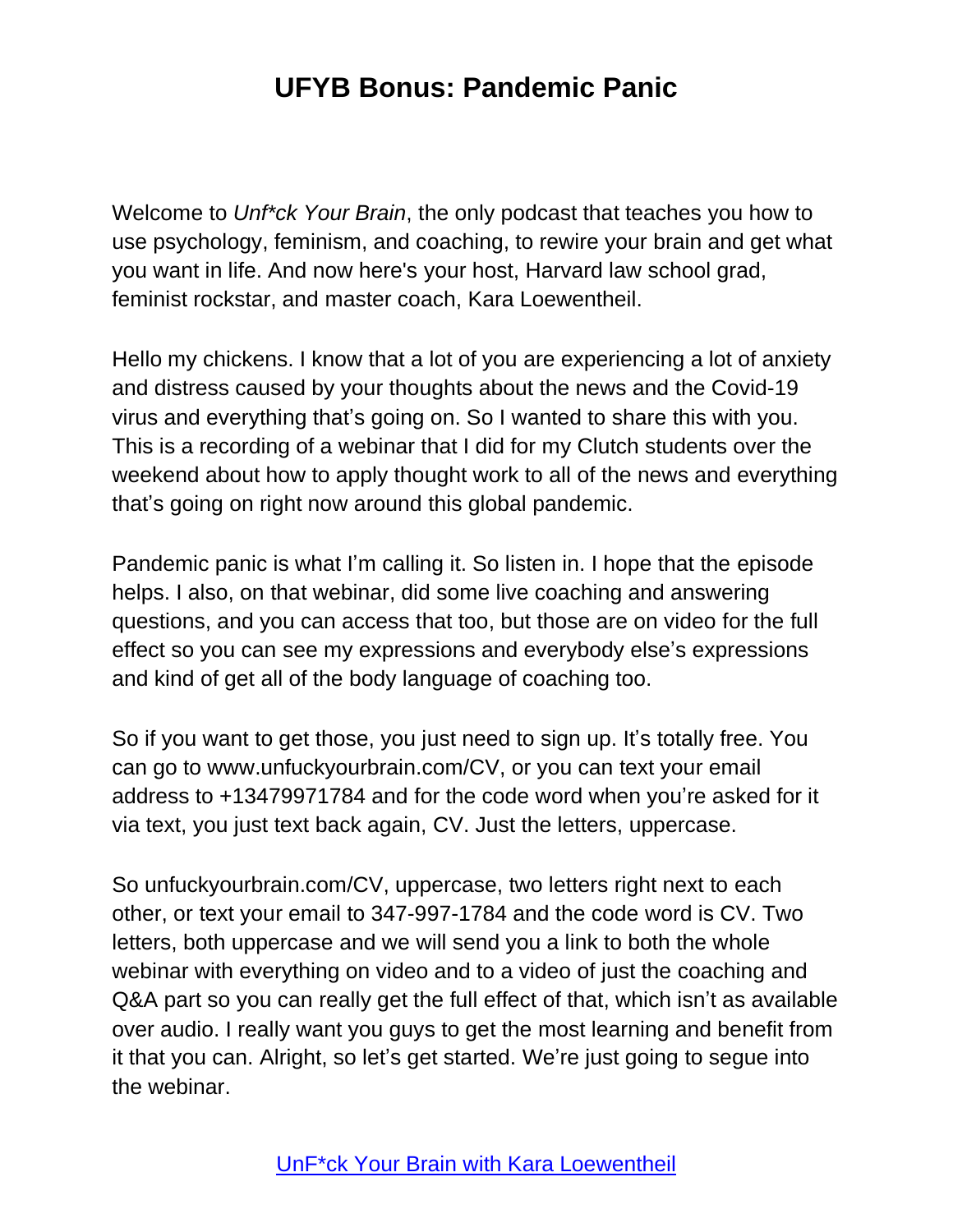—

Alright, first I want everyone, if you are sitting, put your feet flat on the floor. We're going to take a breath. Put your feet flat on the floor. Put your hands down at your sides. I want you to close your eyes. We're going to take three breaths. Some of you have not actually breathed all the way in a week. That's actually probably always the case, but especially now.

Breathe in through your nose. Fill up your lungs all the way until it hurts a little. Out through your mouth. We're going to do two more. Stay with me, my people who don't like to be in their bodies. Breathe in through the nose, out through the mouth. In through the nose, out through the mouth.

Obviously if you're driving I hope you didn't close your eyes for that part. We're going to start with talking about our bodies. I want to get you back a little bit in your body. So here is what I want you to know first and foremost. The model applies to everything, including viruses. No matter what the New York Times says, even if they're declared a pandemic, the model still applies.

It is always the case that what exists is a circumstance and your thought about a circumstance. Always. And actually, Zekiah, who is one of the Clutch mentors reminded me that in the podcast, I guess that came out this week about self-improvement shame, which I actually recorded a few weeks ago, I talked about the idea that even growth is neutral because we like it when flowers grow and then we don't like it when viruses grow, and it's just our thought about it that makes the difference.

That was apparently prescient. I think probably I'd heard some starting news. But still, it's true. The existence of a virus is a circumstance. The number of people who have a virus is a circumstance. All of it is a circumstance. And then there are your thoughts.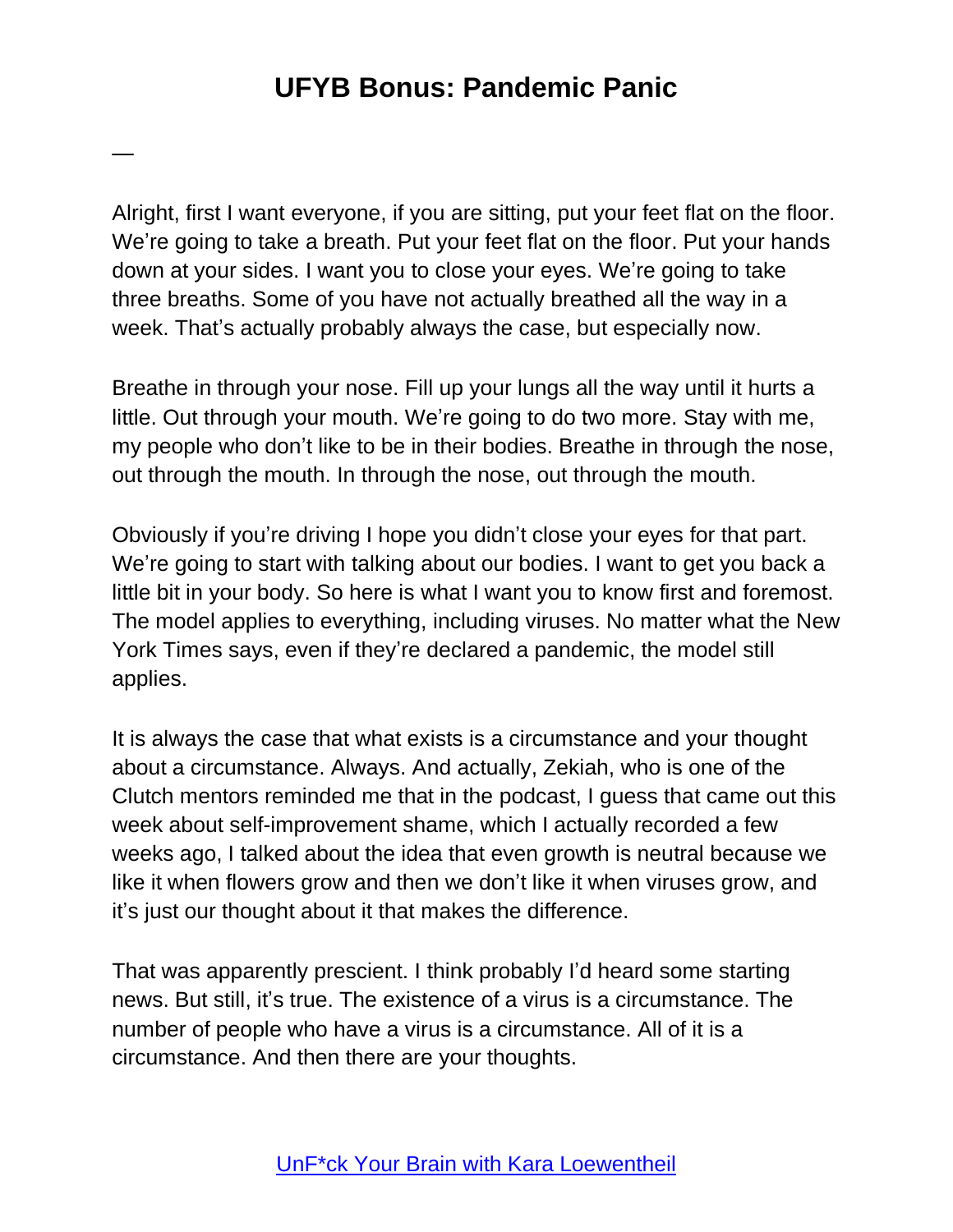Always you have to come back to that because I'm going to talk a lot about the ways in which when a circumstance changes dramatically or there is a lot of social anxiety or everybody agrees with you that all of a sudden we have a problem, it's easy to sort of forget that the model applies to everything.

And I've seen some of what has gone on in The Clutch Facebook group that I've seen that I wanted to address is people saying like, "Well, this is for when your anxiety isn't really about something, or this is for when there isn't really a danger, but now there is a danger." No.

It's always a circumstance and then your thought. There is no situation that thought work does not apply to, and the point of thought work is not to always believe that nothing could make a physical impact on you. So it doesn't matter that now there's a virus. It doesn't matter that now there is a new way of being sick or your life changing that you've learned about.

And especially just the fact that you have a lot of anxiety - and other people do - doesn't mean that somehow now we're in a real or serious situation that thought work doesn't apply to. Thought work is the most important when everyone is losing their minds, and all of your brain's biases are kicking in and working against you.

So I want to talk more about all of that. So the other thing that is also always true is that a feeling is not fatal and it's not going to kill you. You have to be willing to have your emotions, whether it's about a text message or a global pandemic. And honestly, your brain does not really know the difference, especially your primitive brain.

When you are in a panic, your prefrontal cortex goes offline a little bit and it can't really reason the way that it normally does. That doesn't mean there isn't thought work to do. It just means that's why we start with processing your emotion and bringing that intensity down a little bit.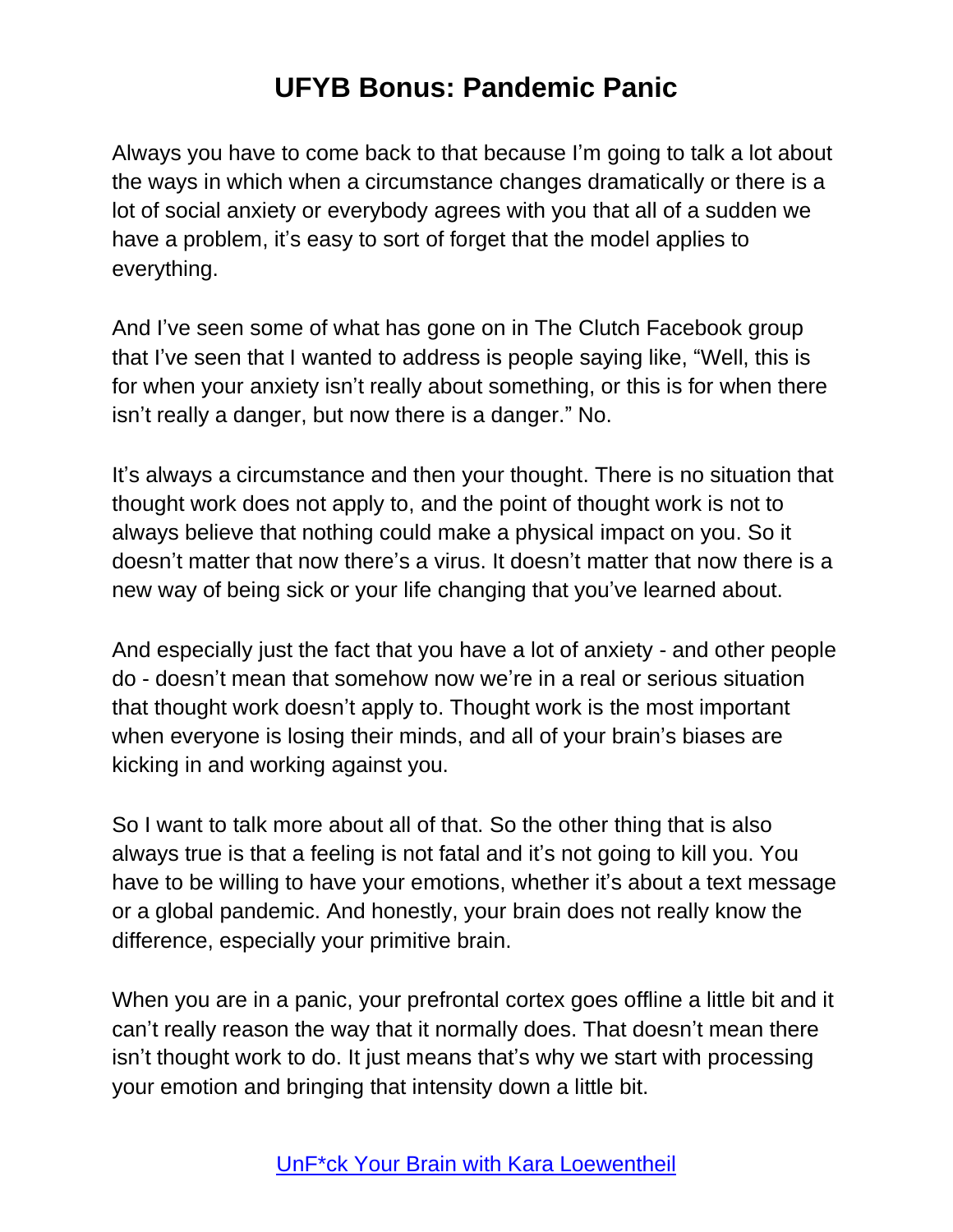One of the things that I have been working with lately that I've really liked as a technique, in addition to what I teach in the first week of The Clutch about processing your emotion and the sort of naming of sensation, that is a great exercise. Another thing you can try is just to kind of name and observe what's going on with you but from the perspective of that watcher.

So even just saying to yourself, "I see that you're feeling very anxious right now. That's okay. I'm here for you." Talking to yourself almost like you're someone else talking to you I find can be a very effective way to kind of offer yourself a little bit of comfort, a little bit of support, and to get a little bit of distance from the emotion that you're feeling. Help you calm down, help you allow the emotion. That will bring your prefrontal cortex a little bit back online.

So that, the emotional processing tool from the first week, even today in the Facebook group I think I posted an image about ways to process an emotion, to name it, to try to be willing for it to be there, to sit with it, all of that still applies. Your brain will try very hard to convince you right now that you should definitely not have your feelings and you should instead just read the nytimes.com 24/7. That's not a good idea.

You have to be willing to process your emotion first. So once you're allowing your emotion, how do we want to think about the circumstances that are out there, which by the way, are pretty heavily disputed. Remember when you're doing a model even that what you put in the circumstance line needs to really be the circumstance.

So for instance, a circumstance is I read an article that made this prediction. That's a circumstance. The circumstance is not this may happen. It's an important distinction because you're reading a lot, a lot of you, you're absorbing a lot of information from a lot of different sources, a lot of which is very speculative, and then you are taking all of that as fact and then you want to put that in the circumstance line, which maybe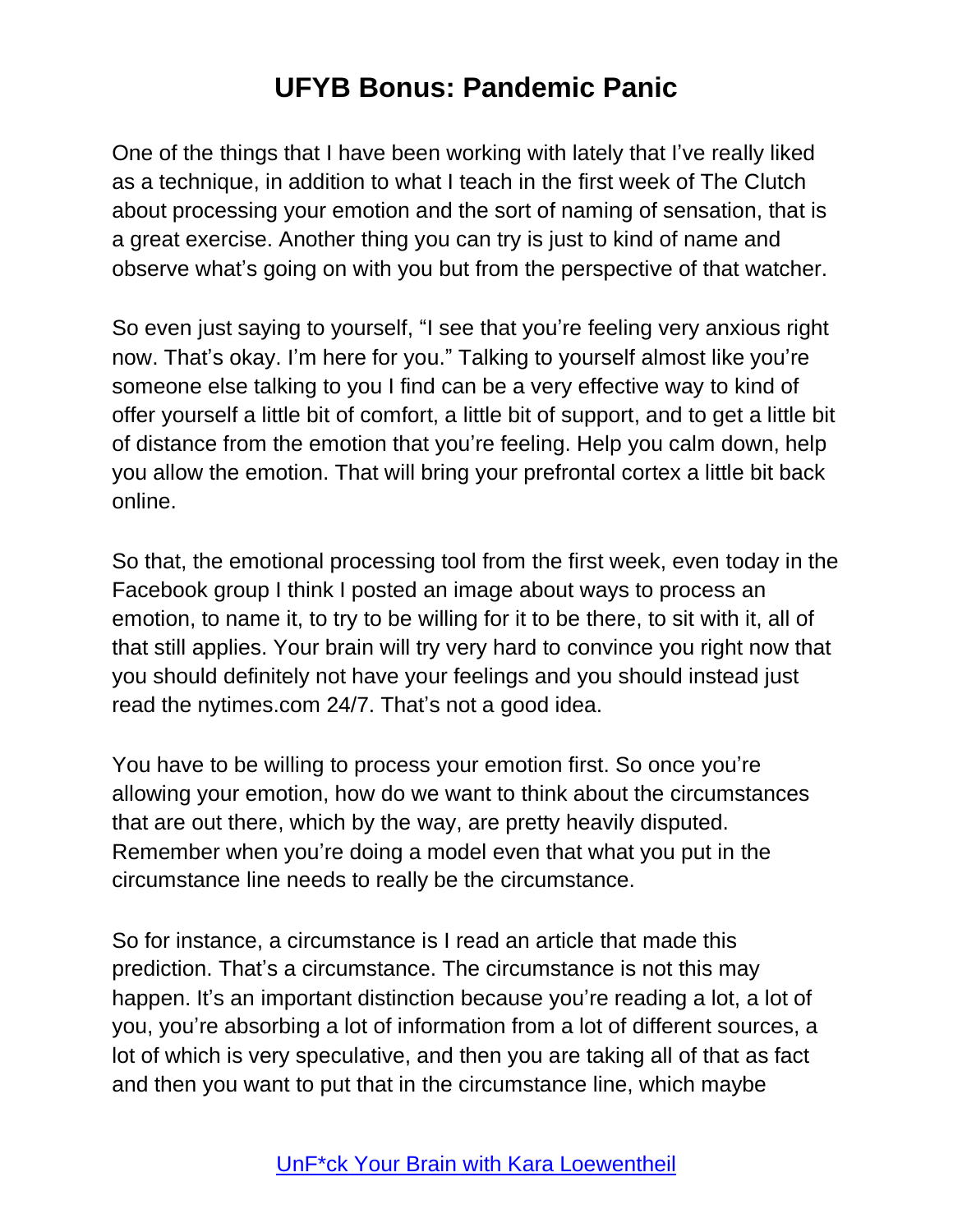someday it will be, and it will go in the circumstance line, but right now, there's a lot of uncertainty and a lot we don't know, and that is part of why your brain is losing its shit.

But it's such a beautiful opportunity because the truth is that life is always unpredictable. And the only certainty is that we are all going to die some day. And I'm not being flip. That is the only thing we can be certain of. It has always been true that your time on earth and the time of the people you love and the people you hate and the people you don't even know about is limited.

That's always been true. We never know how long our time is, how long we have, with ourselves, with the ones we love. We never know that. And we can never control when we're going to die or when someone else is going to die or become sick or leave us or move away from us or be separated from us.

Of course, we take some steps to try to limit our risk of dying in some ways, like we wear seatbelts. On the other hand, sometimes we do things that turn out to have been counterproductive down the line. Because it's all so unknown and uncertain. It's not something we can control or predict.

I actually think that historically, people have had a better understanding of this than we do now. I think that we, in contemporary America especially, have this illusion that we have total control. Now, I talk a lot about all the control you do have over your mind and your feelings and your results that you create for yourself in your life, but we do not control our circumstances.

That's the whole point. It's how we react to them. And I think that a lot of us in the US at least, have grown up, we haven't experienced war, we haven't experienced famine, we haven't experienced a lot of the lethal illnesses that used to be part of everyday life, or that still kill people in other countries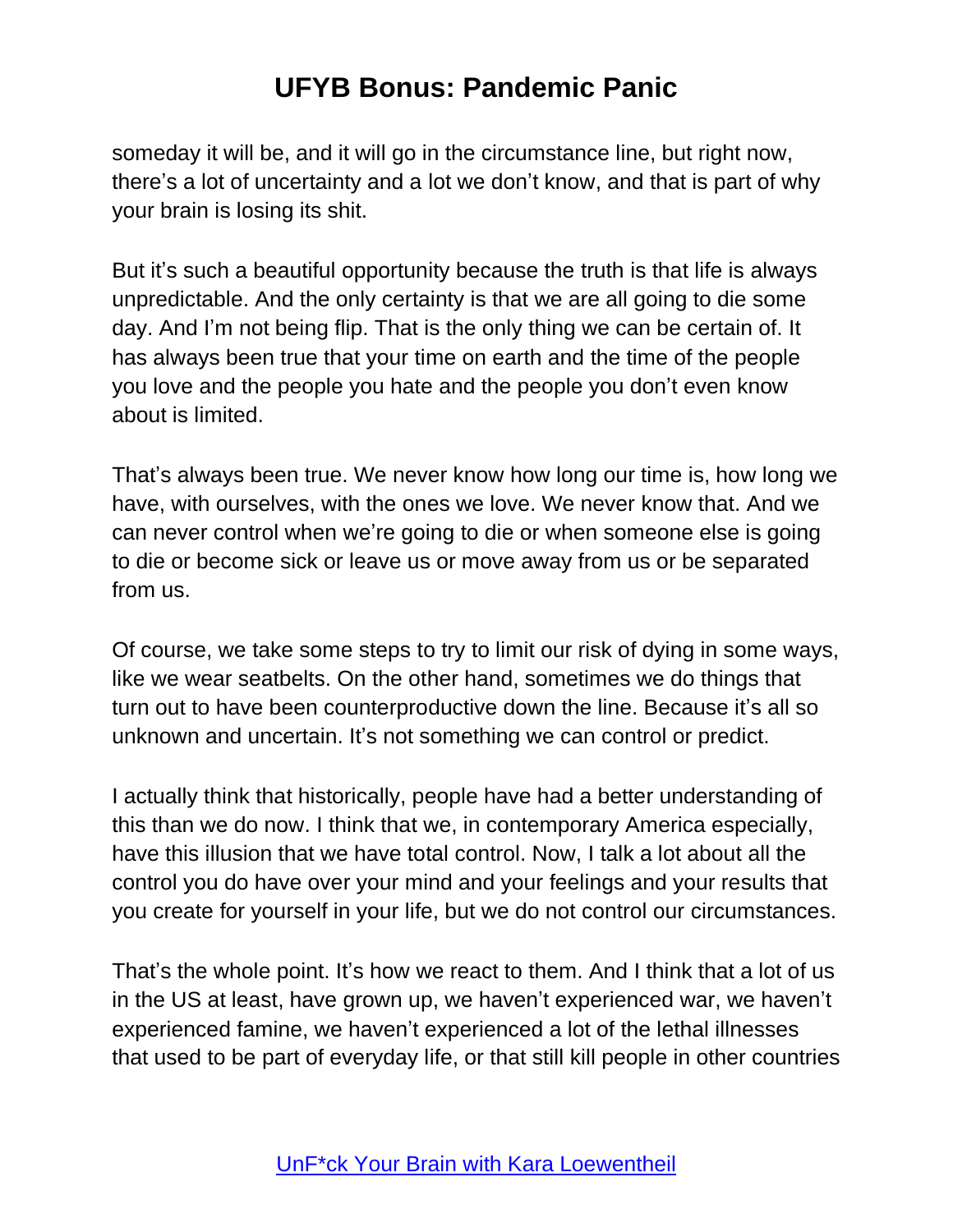all the time. We have an unrealistic belief in our ability to control our lives and forestall our own mortality, I think.

And I think that this kind of pandemic panic is really bringing that to the fore for us and really showing us just the truth which was always true, which is that life is unpredictable and that our time here is limited, and that we can't control when we or anyone else is going to be here or not. And we have to make peace with that and return to that certainty because it's all we ever know.

And the panic comes from trying to resist that truth and trying to control something that can't be controlled. I'm not saying that doesn't mean you don't want to take some certain actions to prepare for various potential outcomes. I'm going to talk later about that a little bit. But it will always feel terrible if you are trying to do it from a place of trying to control 100% who lives or dies, including you. Whether there's a pandemic happening or not, you will always feel insane because that is not something you can control.

And this is true about your loved ones also. They too may die someday. That's the truth of human - not may die, they will die someday. You may or may not be here for it. That's another truth of human life. It's always been true. Whenever that happens, if you are still here, you will get to experience it and decide how you want to show up for it.

It's often not what or when or how we want. And that is okay. That's part of being a human. That experience of grief or suffering or pain or loss that we are all so afraid of and trying to forestall, there's no forestalling it. You're going to have that experience someday, whether it's now or in 10 years, whether it's because of this virus or some other virus or something completely random.

And so trying to control something that you can't control for yourself or anyone else, that's what will make you feel agitated and crazy. And I see a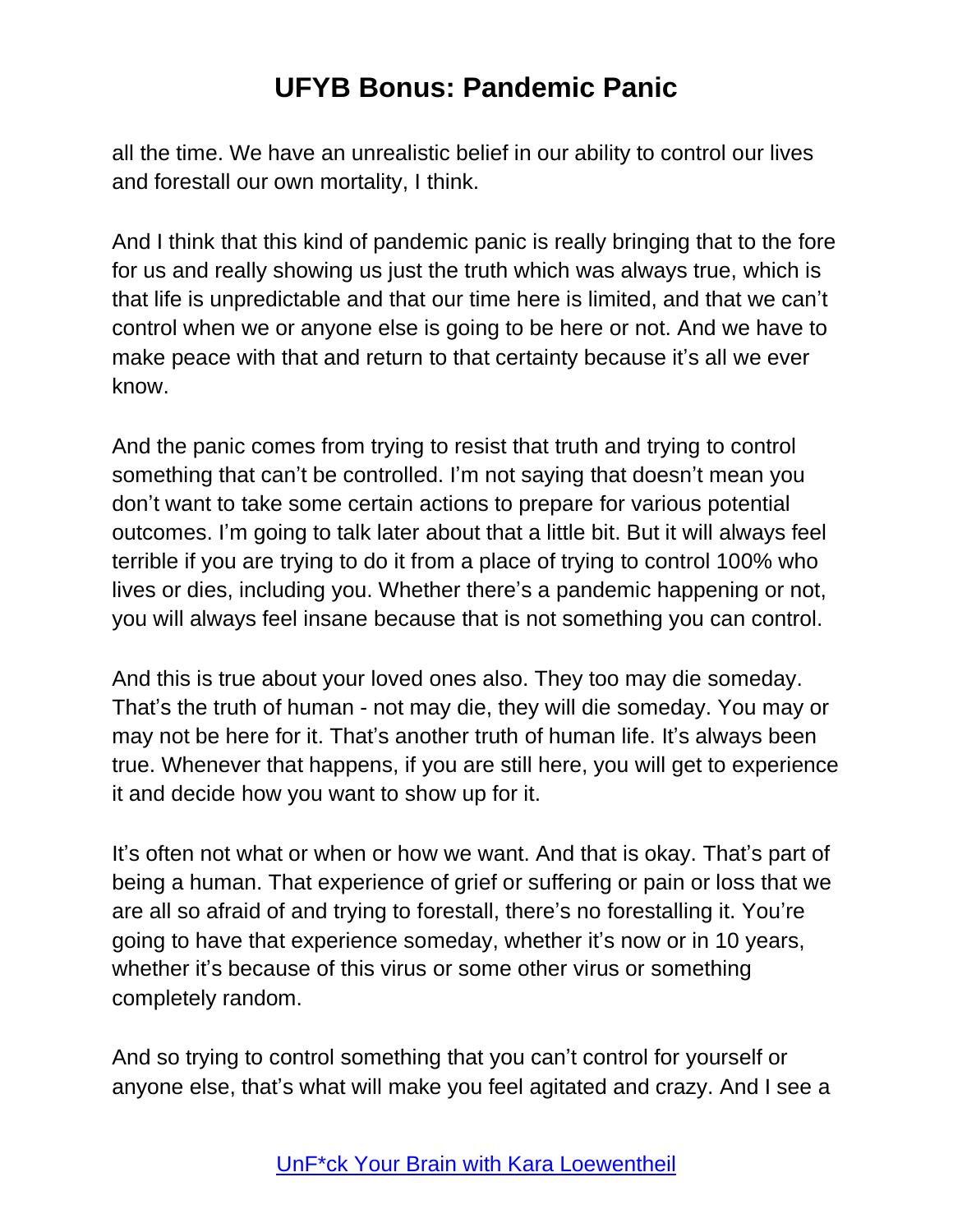lot of that happening with also people trying to control their loved ones. Now, make them believe the same things you believe about the virus, make them act in certain ways that they don't want to act. Just because there's a virus now doesn't mean that that is going to be any more effective than trying to control people in non-virus situations. It's going to feel just as terrible and be just as ineffective.

I'm also hearing a lot of fear around the idea that you might pass the virus to someone you love. But again, this is one of those sort of you might at any time do something, you might at any time save somebody's life that you love without even knowing it, or contribute to a loss of life without ever knowing it. You never know what that effect is.

You could call someone before they leave the house so they're five minutes later than normal, and then they're caught in an accident at any time, and you may have saved their lives 1000 in other obscure ways and either way, whether they or you live or die is a neutral circumstance. You get to decide what you feel about it.

I'm not saying you should feel happy and thrilled about it, but I'm just saying it's not something you can control. It doesn't live outside of the model and it's not something that you can make happen a certain way or not happen a certain way, and trying to do that is going to make you feel crazy.

And as always, it's going to produce exactly the opposite of what you want. You want them to stay around so you can feel loved and connected to them, so then you spend the time you have with them, which is now, the only time we know for sure, trying to control them and feeling terrible. You don't get the result you want that way.

Don't buy into the lie your brain tells you that this is suddenly a totally new state of affairs where panic is helpful and nothing you've learned about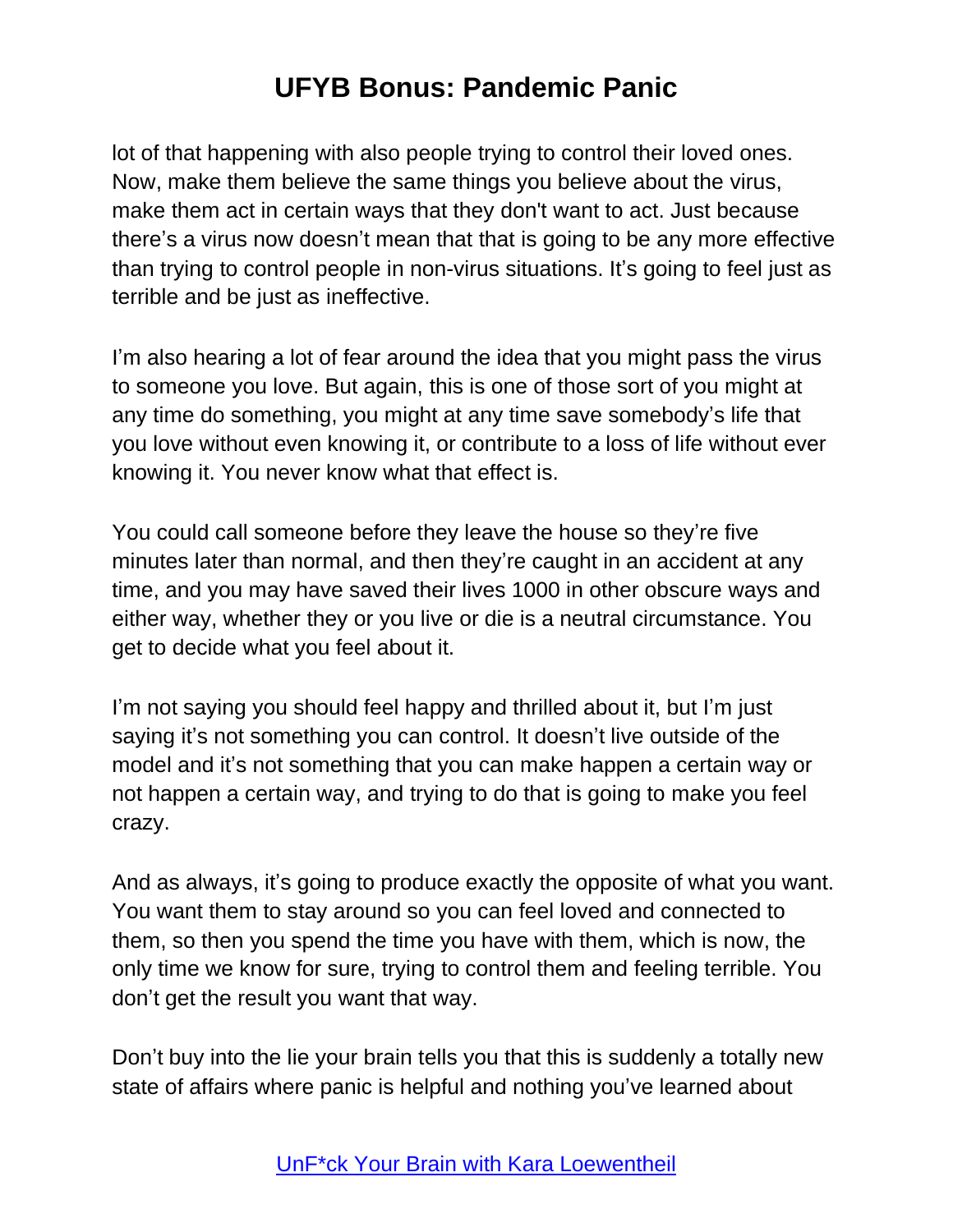managing your mind applies. That is, I think, the biggest mental danger that is happening. I am going to talk about how to make decisions about what you want to do, but you have to accept that your lack of control over ultimately what happens is always the case for you or anyone else.

And I think sometimes the kind of fixation on how you might harm someone else, it's kind of this fear and perspective guilt you have, it's actually a way of pretending to have control. It's like, "Well, if I believe that I could harm this person and I obsess about that, then I can sort of believe that I can protect them from harm or save them by how I act also."

So it's like a weird way of just trying again to take responsibility for or control something that you cannot control. Even if you pass a virus to someone, it's still a neutral C. And you get to decide what you think about that.

The other thing to consider is that when you focus on what you believe is a negative outcome and you fixate on that, you lose the opportunity to look at everything else that's happening. What if you thought about all the ways that you are helping to save lives right now, if you are? By washing your hands, by practicing social distancing or staying home, by helping out an elderly neighbor, by helping out your parents, by taking care of your kids.

Whatever it is you're doing, what if you focused on creating and passing love? Not focused on creating and passing danger. Those are going to feel so totally different. I'm going to talk a little bit more about the difference between acting from fear and acting from love. This pandemic is giving us an opportunity to confront the truth, which is that the universe has changed and everything else is an illusion.

It feels scary, that idea, so we resist it, but it only feels scary because we're still half-holding onto it. When you're truly willing to accept that, you're going to see so much of your fear melt away, I think we have to start there.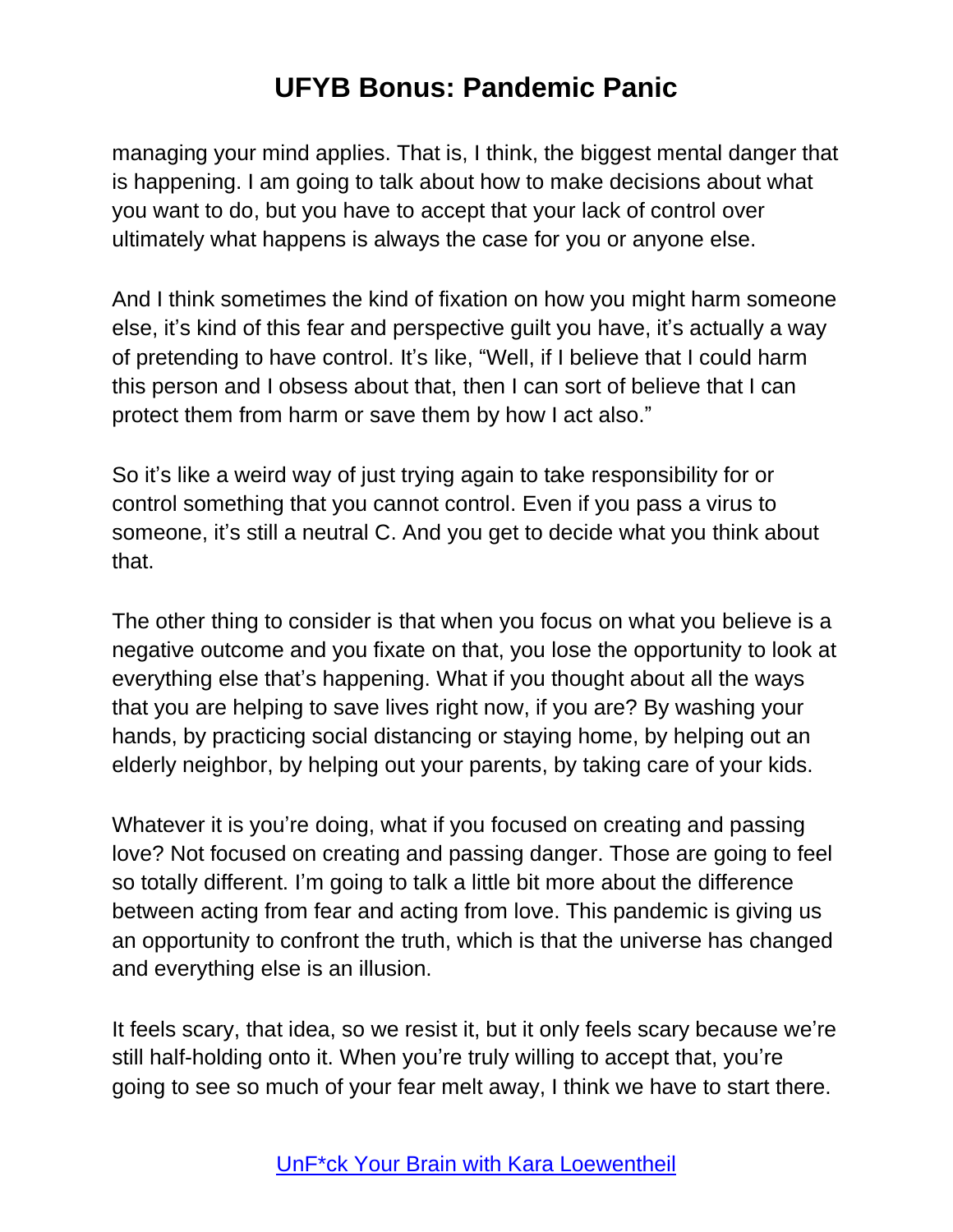We can't get into like, what are the brain hacks, what should I do about social media. I'm going to talk about those in a minute, but all of those are the A-line of the model.

Like, one simple hack for reducing anxiety, or limit your social media to 10 minutes or whatever it is, it's the A-line. We got to start up in the thought and the feeling like, we have to let go of the illusion that we can control anything 100%, including our own lives. And it is paradoxically, that is so freeing to remember that has always been the case. You have never had control over that. You don't have it now and you never have and you never will.

All we have is the time that we have, whatever that time is, which we cannot ever know, and how we want to show up during it. And that is such a weight off. So once we are a little more in that place, then we can start to think about how we want to think about what's happening in a more concrete way.

So, just as an example, I had been reading the news and keeping up with everything, and decided in the middle of last week that it was a good idea for me to cut my trip home, come home, start practicing social distancing in order to slow the spread of the virus. I made that decision out of looking at the circumstances, understanding them, and then out of what felt like love for me and for my fellow humans, right? Not out of anxiety, fear, panic. You can take action without feeling so panicked and crazy, right? And the thing is if you take action from feeling fear you'll still feel afraid, even when you've taken the action, right? It doesn't change it. So you have to be very careful to distinguish between taking action, which is something we can do from a variety of emotions and how we want to do it, whether from fear or from love, whether from catastrophizing or from looking at data, and acknowledging what we can't control and then working on what we can control.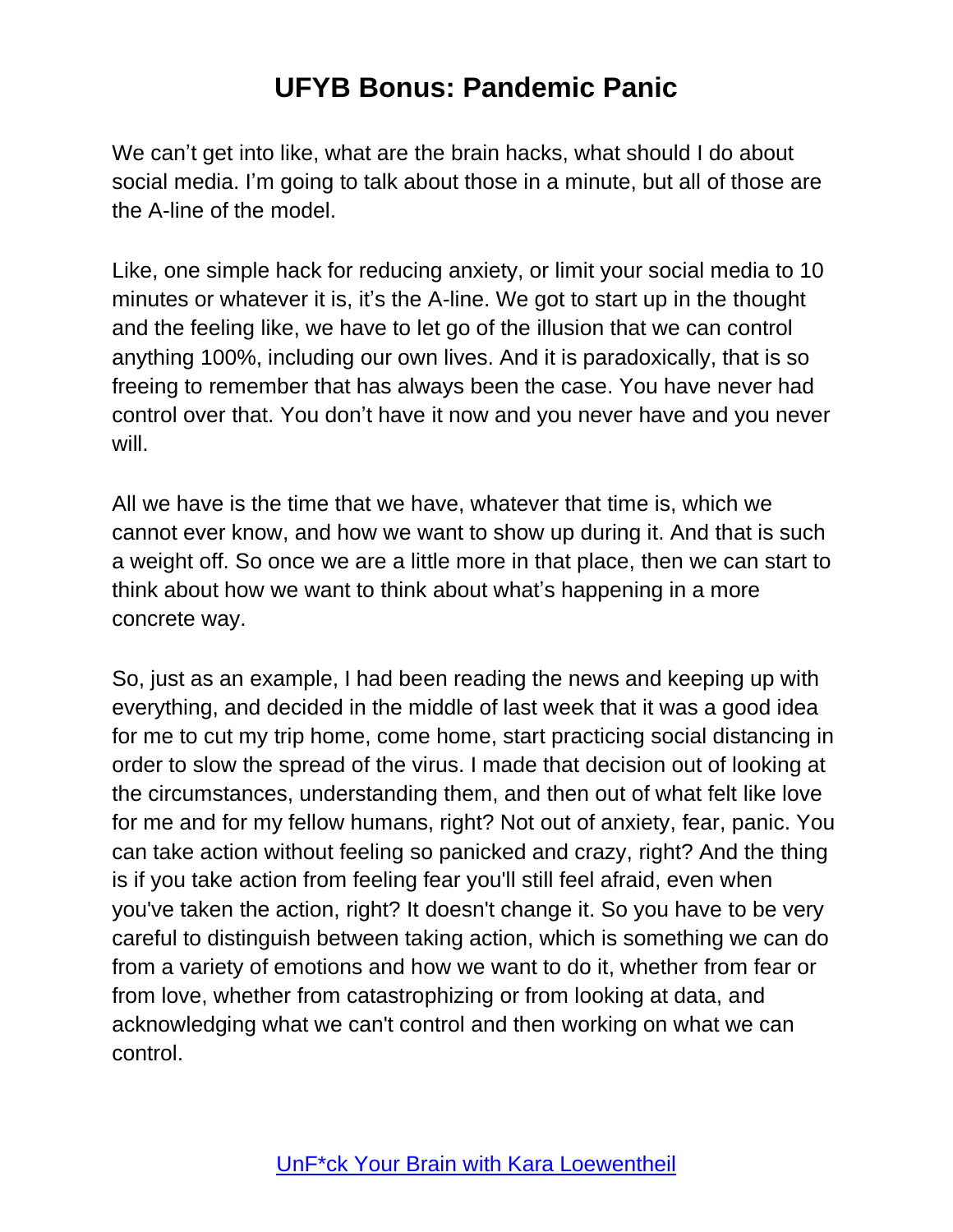And because things are changing quickly, I don't even know what the situation will be when you all listen to this, but I do recommend that you make sure that you're educated about what's going on and that you make your decisions accordingly. Don't just listen to what everyone else is saying because some of you are surrounded by people saying there's no big deal and no one needs to do anything. And then some of you are surrounded by doomsday preppers, right? And you want to look it up, read the news, understand the actual circumstances, and then decide from whatever emotion you want to be cultivating, how you want to think and feel and act. And for me, that is engaging in social distancing, which I believe is necessary to help protect our public health resources.

Let's talk about what happens to your brain when there is kind of a pandemic panic happening. So you have to remember, your primitive brain is always looking for information that is relevant to its survival. This is what it is designed to do. And right now, some of you think that this is very serious and real. More than the other things that you used to worry about.

But I really want to encourage you to remember, it's your same brain. Your brain is always looking for threats. Last week it was your boss and your dating life. This week it's a virus. It's still your brain. I think the biggest mistake you can make is to think that because number one, it's medical, or number two, everybody else is freaking out, that means your brain has suddenly become a super reliable objective observer and analyzer that is doing a great job right now.

No. Your brain is not like, bad at every day, great in a crisis. Your brain is the same. So I'm going to give you an example because I have noticed in my own brain, which is of course, also being crazy because it's a brain, that I'm not worried about me dying, which okay, you could say that was statistically a safe bet because I'm in the lowest category.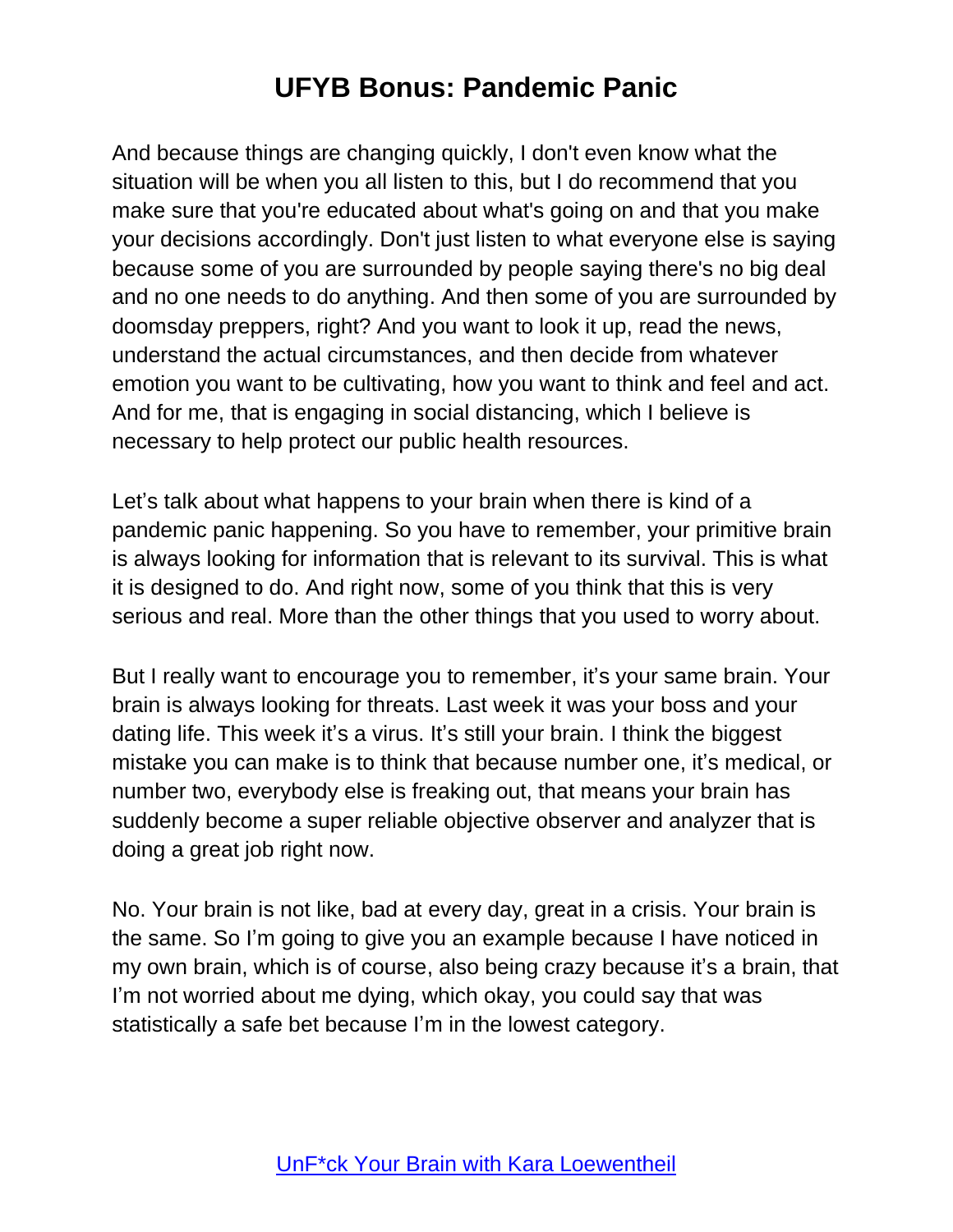But I'm not that worried about my family members dying, even though some of them are in a higher risk category. What am I worried about? And by this, I don't mean what do I actually think is more important on a true level. I mean, what is my brain fixating about. My brain is fixating about my romantic relationship.

My boyfriend's in New York for a month. He's traveling around teaching workshops. My brain is obsessed with thinking about how this pandemic is going to impact him and our relationship. Again, why? Not because that actually is the most important thing in the world that I could think about right now, or anything I can do anything about.

No. It's just because romantic relationships are the area that I have taught my brain to think about for a long time, and that's where I've been doing the most thought work before this all started. And so that's just what my brain is used to thinking about. That's what I've trained it to focus on, so that's what it's doing.

It's not making a logical assessment of the situation and allocating its concern proportionally. It's for sure not focusing on the part that I can do anything about at all because I not only cannot control what happens to me, I for sure cannot control what happens to him or his behavior. I'm not focusing on that because it's a smart, good thing to focus on.

I mean, when I use my prefrontal cortex to decide what to focus on, that's not what I focus on. But if I just let my brain run wild and I'm not managing it, that's where it goes. It's just doing its usual thing, and that is so important to realize. If you look at your thoughts about the pandemic, about the virus, about Covid-19 existing or whatever it is, you are going to see that whatever patterns were happening for you in other areas are happening here.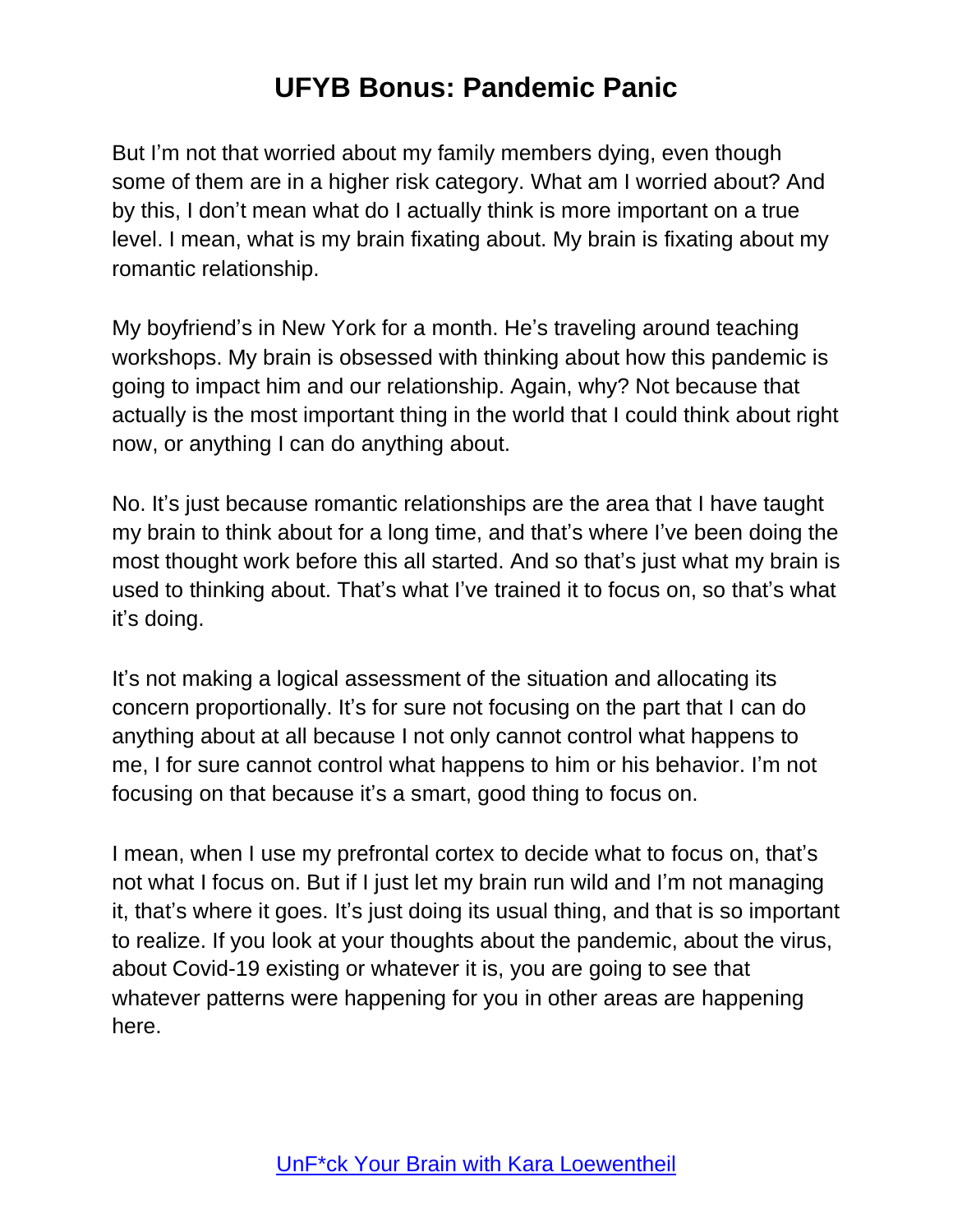Like if you have a lot of scarcity thinking about resources, you are probably freaking out about stockpiling groceries. You have a lot of medical anxiety; you're freaking out about that. Your brain is just doing what your brain does. Just like changing a job or changing a relationship, you end up having the same thoughts as you did in your last job or as you did in your last relationship.

We can swap out pandemic for no pandemic, but surprise, your brain is basically the same. It just has a new hook to hang its hat on and a new way to pretend that all of a sudden, it's super reliable and you should totally believe it. And as I've been saying, one of the reasons this is so challenging right now is that social media and the news are really amplifying all of your scary thoughts.

So here is two things you need to remember about that kind of echo chamber, one is that the media makes money with eyeballs. And right now it's very easy to get eyeballs with constant updates. I'm not saying the media - this is not a conspiracy theory. I'm not saying the media is manufacturing anything.

I'm just saying that it is - people are, by nature, because they're obsessed with looking for threats to their survival and now they're being told there's a threat to their survival and they're being told that there are hourly breaking updates about the threat to their survival. I mean, it's like heroin for your brain. It's completely addictive.

And the media is doing their job, which is to create news and get advertising, so we have this sort of - there's this external circumstance or situation, context being created that just makes it so much easier for what your brain was already like, to amplify itself.

And if you're on social media, everybody on social media is also freaking out. And it's not disproportionate. It's like there's bias selection because the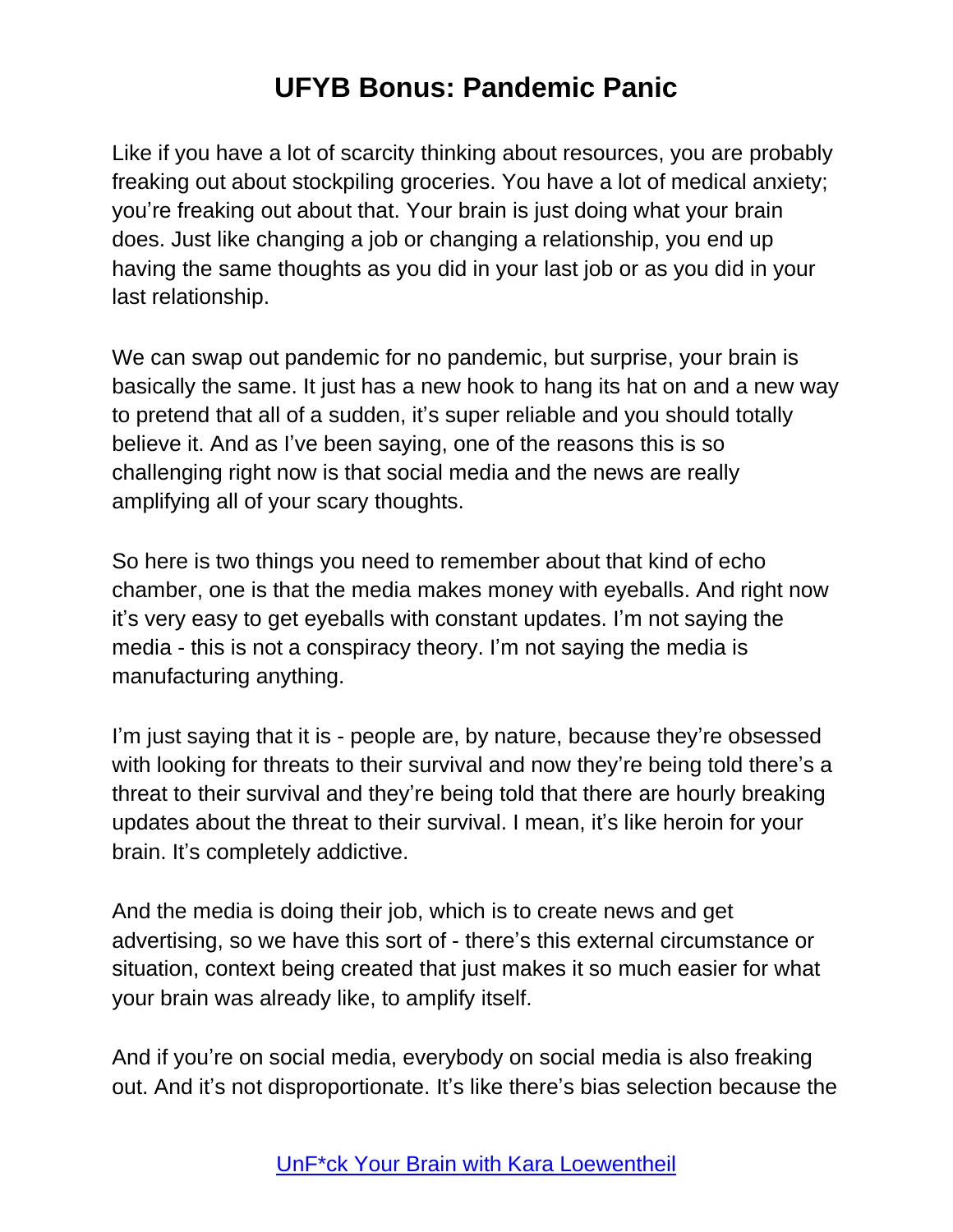people not freaking out are not on social media not freaking out really, but all the people freaking out are on social media freaking out.

Again, this has nothing to do with what the actual circumstances are, or even what preparations you might want to make or not make. And again, I'm going to talk about decision-making in a minute. It's just to say that there's no situation in which spending all of your time and energy ramping up your primitive brain, ramping up your cortisol, ramping up your panic response constantly is a good idea.

It is not going to help you and you're not learning anything. You already, especially if you have kind of decided on what your plan is, if you are making a plan - let's say you've decided to practice social distancing and you can work from home or you've been told to work from home or whatever it is, and you've decided that's what you're going to do. You don't need news updates every 15 minutes. What's going to change?

You can check the news once or twice a day. You'll learn what you need to know and probably you don't even need to know that. Don't ever resist, but notice how your brain tries to convince you that you just really need the newest information immediately, as if that's going to make any difference in the actual decision you would make in this moment or in your life in this moment.

When you live in that online echo chamber, you get very disconnected from yourself and your actual life. So I do really recommend that you limit the amount of time that you spend on social media and the news, and that you plan to coach yourself afterwards. When you're living in a world of virtual panic, I think that you miss out on a lot.

I've actually been using for myself the phrase - a sort of like a weird version of coaching and a Mary Oliver poem, but I've been saying to myself, "Back to the animal body." Whenever I feel that kind of stress system response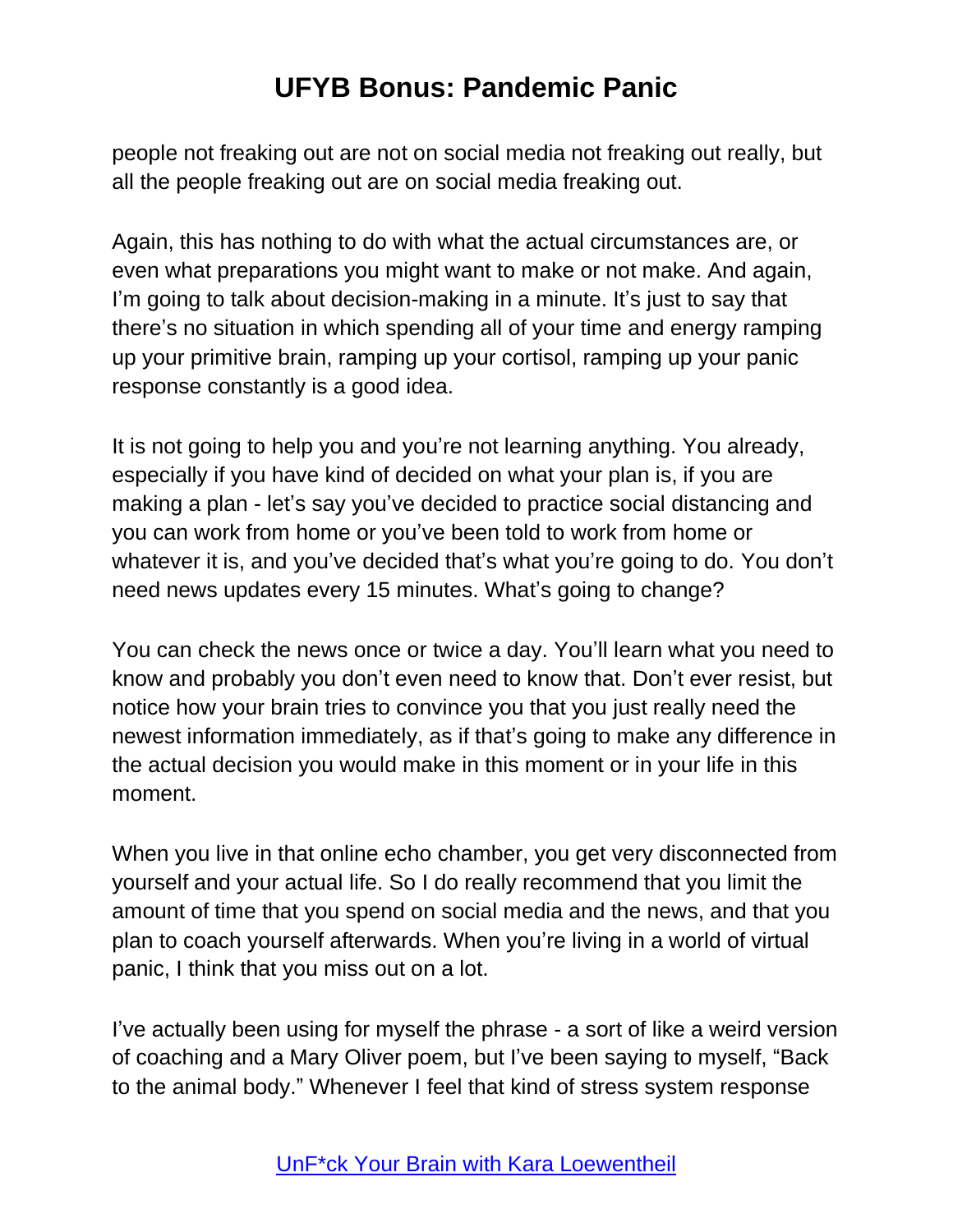coming because of what my brain is doing of thinking about things that are not happening right now. Thinking about things that happening in other places or what might happen or what's coming, I just say, "Back to the animal body."

It just reminds me that I am in a body right now. Right now my body still exists. Whatever experience it's having, which is all we are ever guaranteed, this moment, I can breathe, I can stretch, I can move. It's actually kind of great to have a pet and look at my cat and be like, he is not having Covid-19 anxiety. He is just in his animal body and when I can be in my animal body, it brings me back to the present moment.

Your brain likes to think ahead and look for problems to solve, and that's part of the problem with this constant news deluge and going online constantly to look for the latest news and see what other problems other people may have identified, your brain likes to look for problems to solve and we want to solve future problems.

We make up future problems in our mind and then we want to solve them. And we want to do that because we think that'll make us feel safe. So we create anxiety for ourselves. We think, what if there's a problem out there I don't know about? I should find out what the problems are.

Then we go online, we read about what might happen, we get freaked out, then we try to solve the problem in our mind, which either we can't do it all or we come up with what our solution will be, we feel better for like, 30 seconds, maybe half an hour, but then we just repeat it all over again.

That is what I have really noticed is that it becomes an ever-escalating game. I'll read something, I'll have anxiety, I'll come up with a solution for whatever problem I just invented in my brain, or whatever problem I can't solve that has nothing to do with me that's outside in the world, I'll feel better for a little bit, and then the whole cycle will begin again.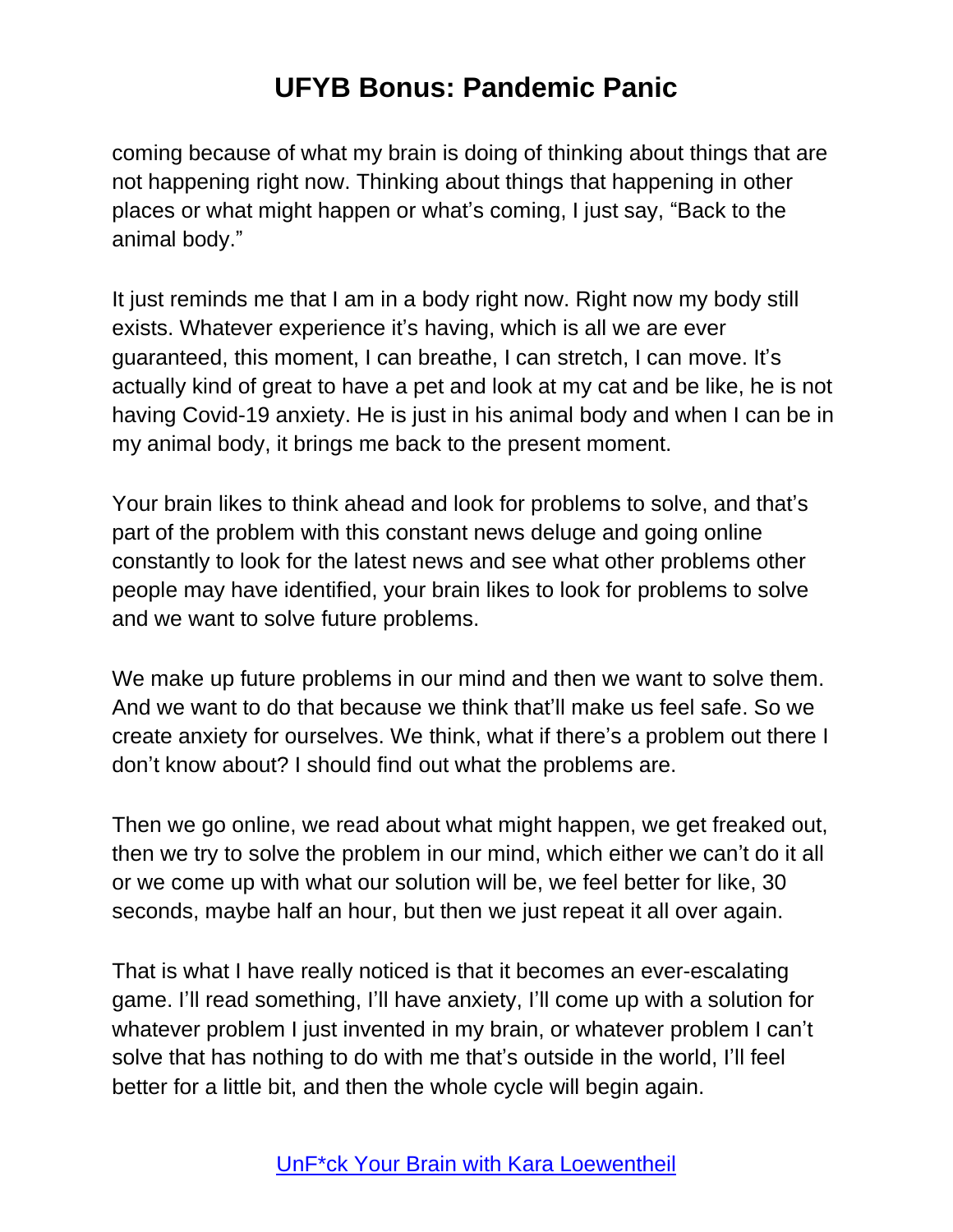And notice like, all of this problem solving is all mental. It's not actually producing any action in the world. There are concrete actions we can take in deciding how to deal with this circumstance or any circumstance. But once those have been decided and when we decide those from a managed mind, then all the rest of forecasting and hypothesizing about future problems that may or may not happen so that we can try to solve them in our brains is just not productive.

It's only productive if what happens is something occurs to you as a potential future circumstance, you decide ahead of time that you want to have a plan for that, you make a plan, then you should stop thinking about it. It's like this happened to me where I decided I wanted to have a car in case I wanted to go upstate and my brother took my car, already went upstate. I was like, oh, I should just rent a car in case I want to leave the city, or if I need to go be with my parents or whatever else is happening.

That's just math, right? That took 10 minutes. I might want to have a car. I don't have one now. Let me rent a car. I'm willing to spend this amount of money to do it. Rented the car, haven't thought about it since. That's actually - and again, that's still a hypothetical problem, but that's solving it for myself and then not thinking about it ever again.

If you are ruminating, constantly thinking about the same "problem," constantly trying to "solve" it in your mind, come up with a plan and constantly revisiting it, you're not actually solving a problem. You're just making up a problem, not solving it, and ruminating about it.

So then you really have to look at why. Probably because you're trying to get to emotional safety from solving a problem which will never work. You can never take action or plan to take action to create emotional safety. I'm going to talk a little bit about that more too.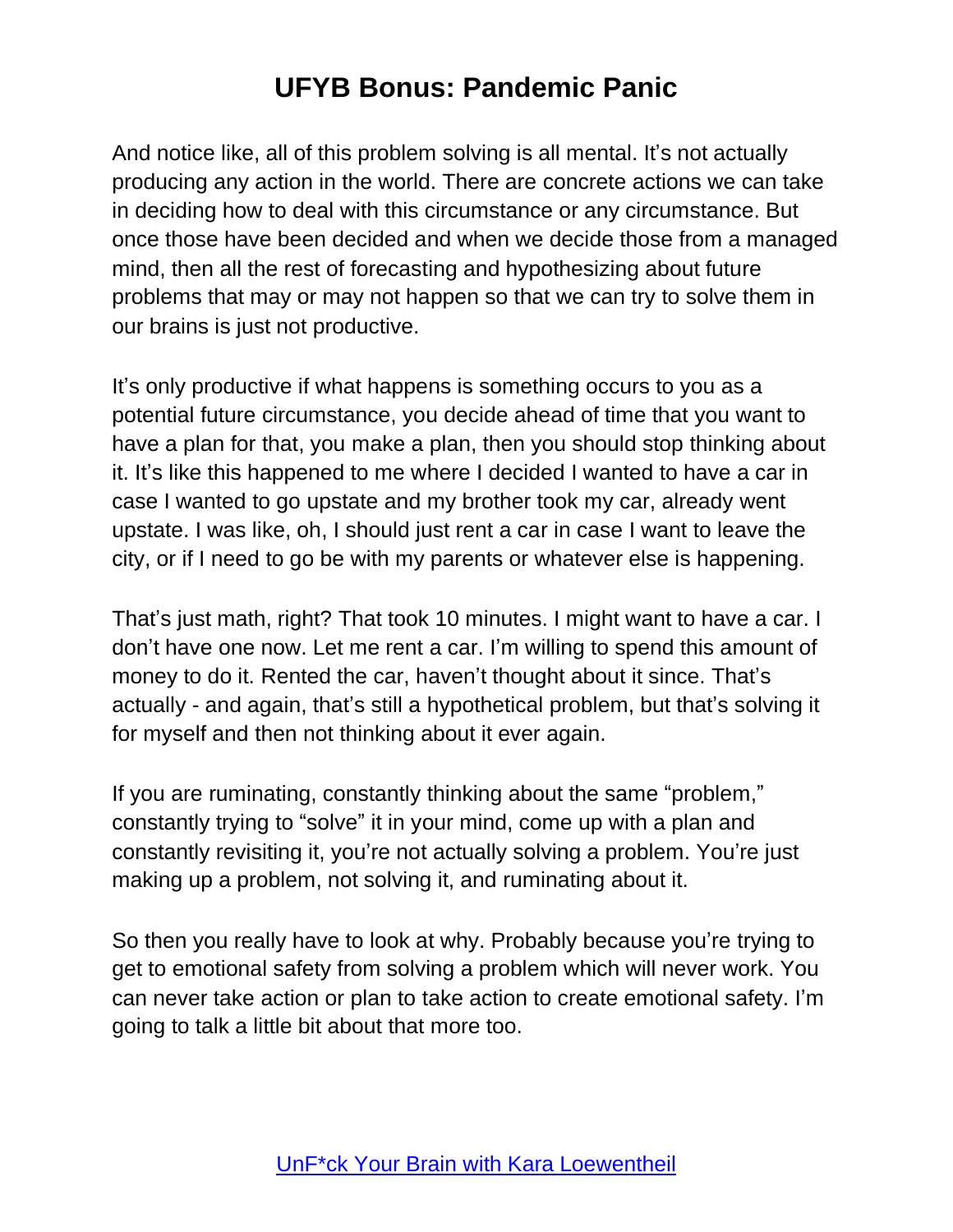Here's the other thing. This is a lot of information, but I think it's all important. If you really just can't or don't want to stop ruminating, then I recommend you just decide that you're ruminating. Just own it, honestly. Just be like, you know what, I am going to read the news constantly. I am going to worry about things I can't control. I am going to spend all my time stressed out. I'm going to do that. That's what I want to do.

It's like owning your buffering, which is kind of what it is. Just do that. Just own it. Don't act like it's out of your control. Just decide that you're going to obsessively monitor the news and worry. I promise you, even that will feel kind of wildly different if you decide to do it on purpose.

But I recommend that you limit your news and social media consumption. I think especially when you're home, it can feel like it's connection somehow to be on social media. If you want social media, get in The Clutch Facebook group. Go in there. Talk to other people who are managing their minds.

Do some thought work on something else in your life, or do thought work on this, or call a friend or talk to somebody in your home or talk to your pet. Read a novel. I've been reading a lot of poetry actually, and in fact, I have a Facebook post now where people are adding their poems. Like some nonpandemic connection.

If you do call a friend or you want to talk to someone in your house, don't just talk about Covid-19. Set a time limit for that. Like we're allowed to talk about it for seven minutes, and then we got to talk about something else. Constantly ruminating about it out loud to other people will not feel any better than ruminating about it to yourself.

And if you're going to constantly watch the news and worry, or you're going to even just check it twice a day or whatever it is, be prepared to coach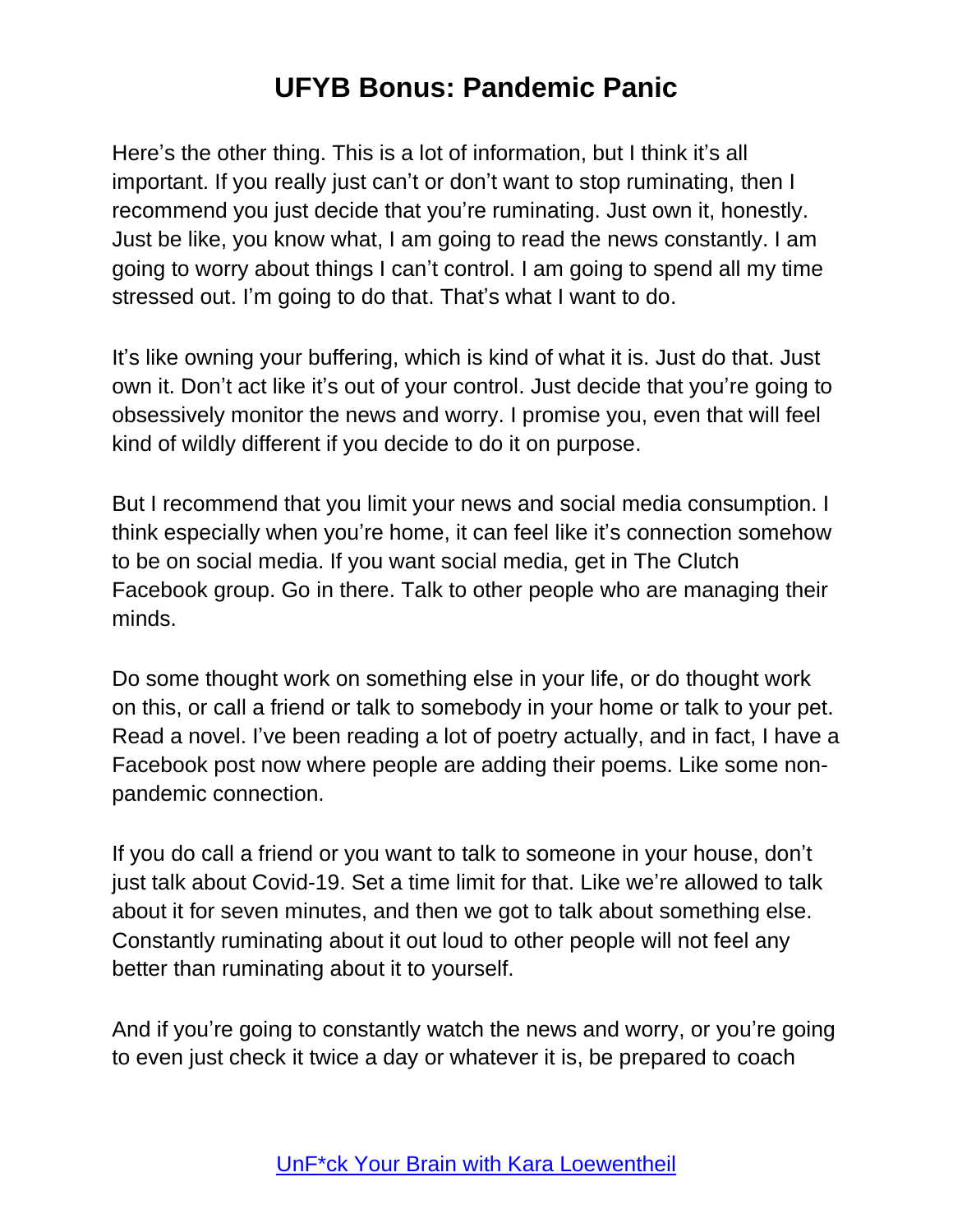yourself. Don't just be like, I'll just look and see if anything upsetting has happened, and then look and freak out.

Just like having a hangover. Just plan to coach yourself. If you're going to have an emotional hangover, plan to coach yourself afterwards. Plan to take care of yourself that way. And that really kind of brings me to the last important thing I want to touch on before I take some questions or coach you guys, which is that thought work, even about your own illness, your own potential death, other people's potential deaths, which again, have always been something that could happen, that circumstance has not changed, that is not a situation where thought work isn't important. Thought work is the most important.

I always go back to this quote from Viktor Frankl who's a holocaust survivor who said, "The last of human freedoms is to choose one's own attitude in any given set of circumstances. To choose one's own way." And that is what thought work is. That is why thought work is so important right now.

How do you want to show up in the world? How do you want to show up for yourself and for others at any day of your life, no matter what's happening outside? How do you want to show up? How do you want to experience that time you have? What do you want to experience? And however many days you have left on this earth, which are never guaranteed?

Your mental health impacts your physical health, it impacts your immune system, it's a necessity. Now, that doesn't mean that then you should start stressing out about how if you're anxious, you're damaging your immune system. There's a big difference between uncontrolled, unmanaged mind, just resisted anxiety, that is all very stressful.

If you are allowing your emotions, they are not dangerous to you. But it's just again to say that your mental health and emotional health are a necessity, and right now, here's what we're doing. We are all neglecting our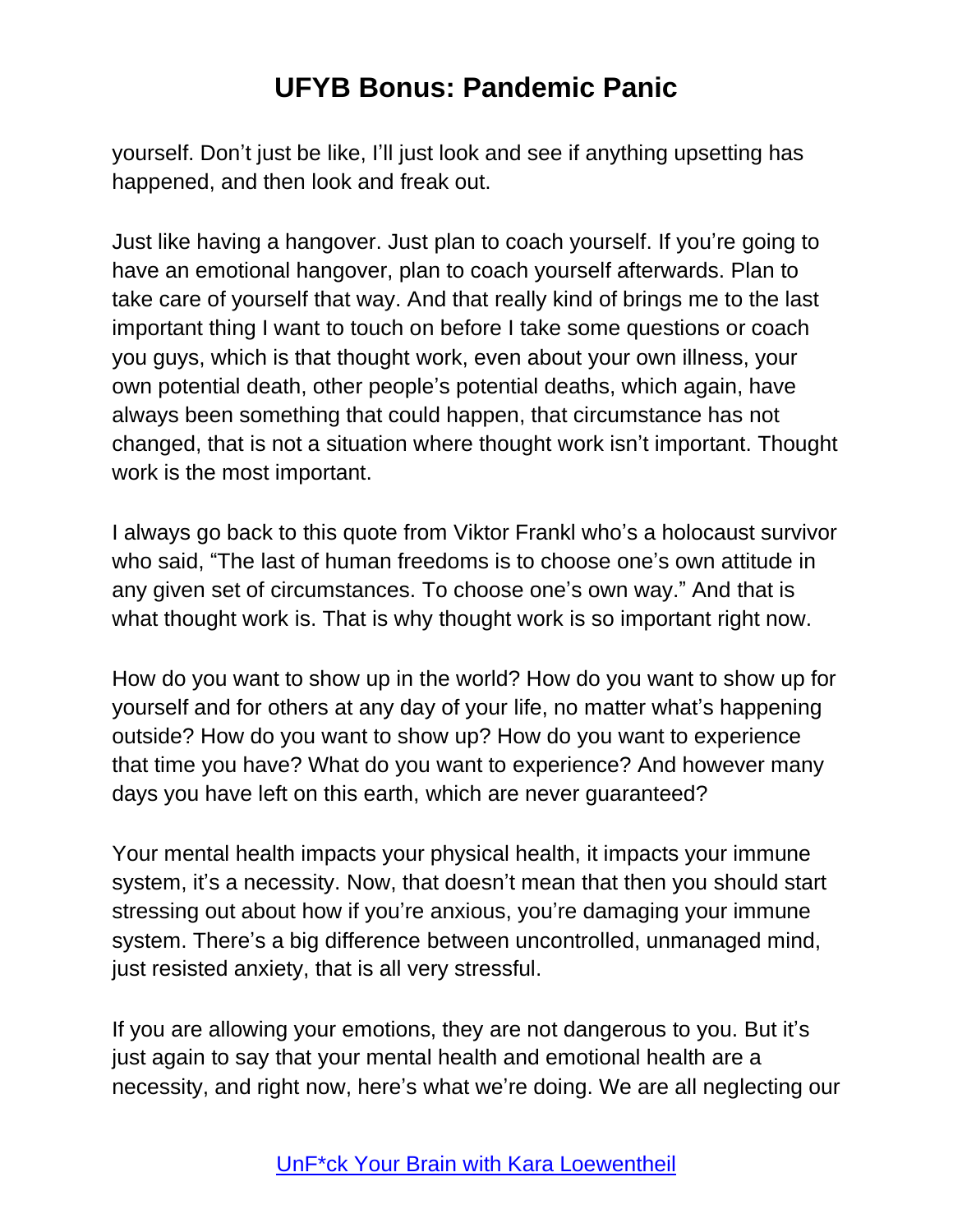mental and emotional health and like, running it over with a steam truck, chasing after our fears about our physical health.

Doesn't make sense, right? And it's not going to be effective or helpful. You may get sick. People you love may get sick. That has always been true, it always will be true. Nothing about that has changed. But your panic and your fear and leaning into that, which is what a lot of you are doing, because everyone else seems to be, and believing that it's useful or valuable or that it just sort of has to happen because the circumstance has changed, it's not useful.

Panic and fear are useful for saving your life when it comes down to the kind of thing your primitive brain evolved for, like jumping out of the way of a bus is the time that kind of intense emotional startle is helpful. But that's when in that limited circumstance, immediate frantic action does actually help you. But that's not what modern dangers are about. It's not how viruses work.

Don't let your brain and other people convince you that hysteria is going to keep you safe or that somehow you can't manage your mind about this or that everything has changed now everything is different and so all of it is terrible and frightening and scary. It's always just a circumstance. You always get to decide what to think about it.

And when you lean into that fear and anxiety and hysteria, what's so damaging I think is that that's presented as being responsible. Now again, remember the thought feeling line, not the same as the action line. You might decide to take certain actions or certain preparations, but they don't have to do anything to do with being panicked, afraid, or hysterical.

Those emotions are never responsible, I don't think. They don't ever produce a good outcome for you or anyone else. They just lead you to make rash decisions just to get a few moments of relief. It's like a binge or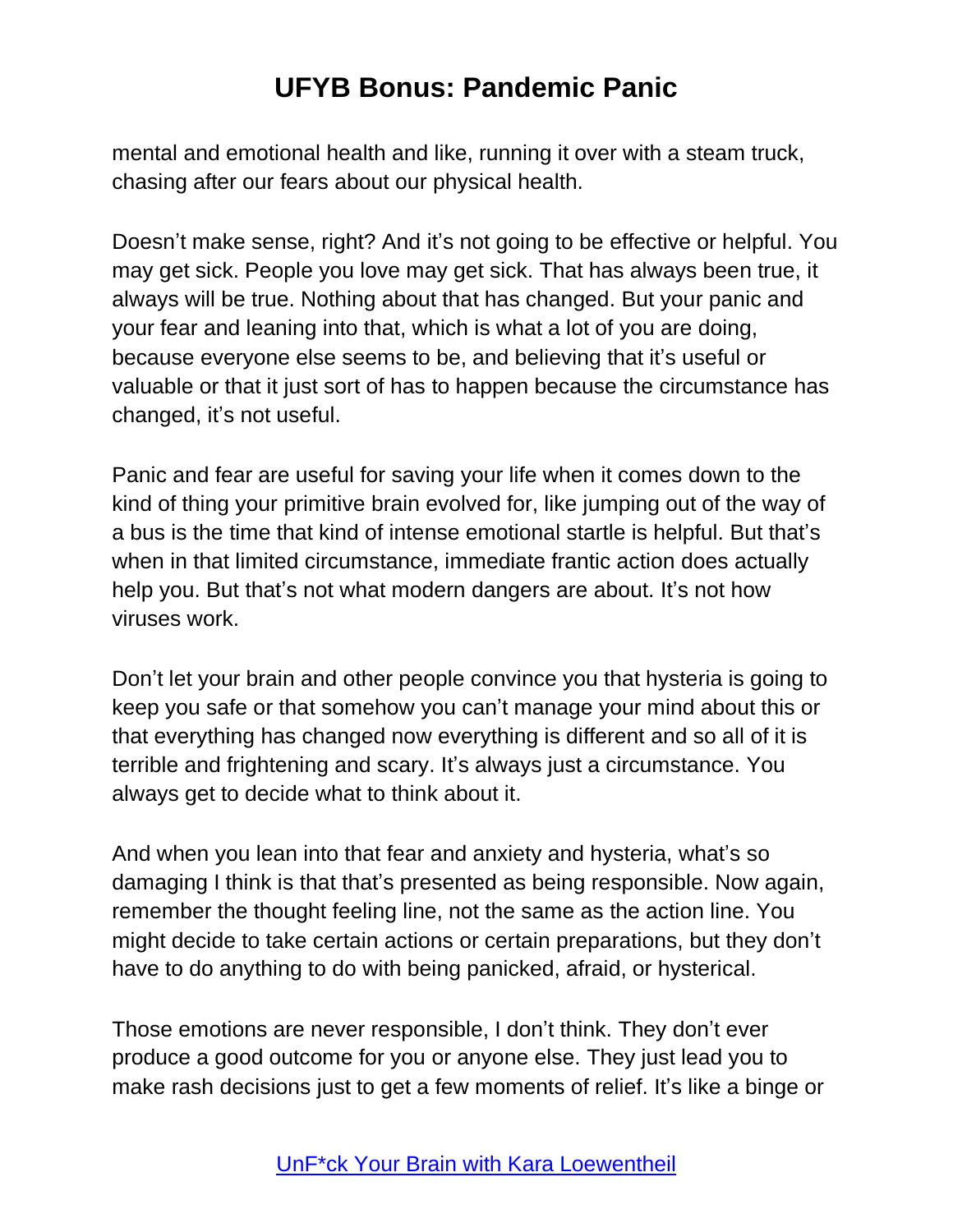something, but it actually distorts your perception and your ability to make the decisions you want to make and show up the way you want to show up.

There's that whole episode on fear and safety, which I think is a good one for you all to revisit because all we want is to feel safe about ourselves or other people. It's always still just our own emotion that we want to feel safe, and the only way to feel safe in any circumstance is managing your mind because safety is an emotional state.

You need to coach yourself. You need to do your thought work. You need to get coaching from and the other coaches in The Clutch and from the other chickens in the Facebook group. Most of your Facebook feed right now is full of panic and that is not serving you. Make whatever plans you want to make, do whatever prep you want to do, but if you're going to hang out on social media, I want you to hang out in The Clutch Facebook group.

Now more than ever, you need to be connecting with people who are managing their minds, not only connecting with other people who aren't. I think that this experience, as uncomfortable as it is, like all growth experiences is really a call to be present in our current moment.

There's so much that is unknown right now. Personally, on a national level, on a global level, we don't know what's coming. But the truth is that's always been the case. We have never known what was coming. But now we are forced to be present with that.

And for a lot of us, we have a lot of downtime to be present with that because our lives are changing. So all we can know ever is how we want to show up right now. How can we take care of ourselves and each other right now in this moment? And this is where I think love comes in.

We know what it looks like to act from fear. It's agitated, it's urgent. You only get temporary relief. If you train your brain to be afraid, you will always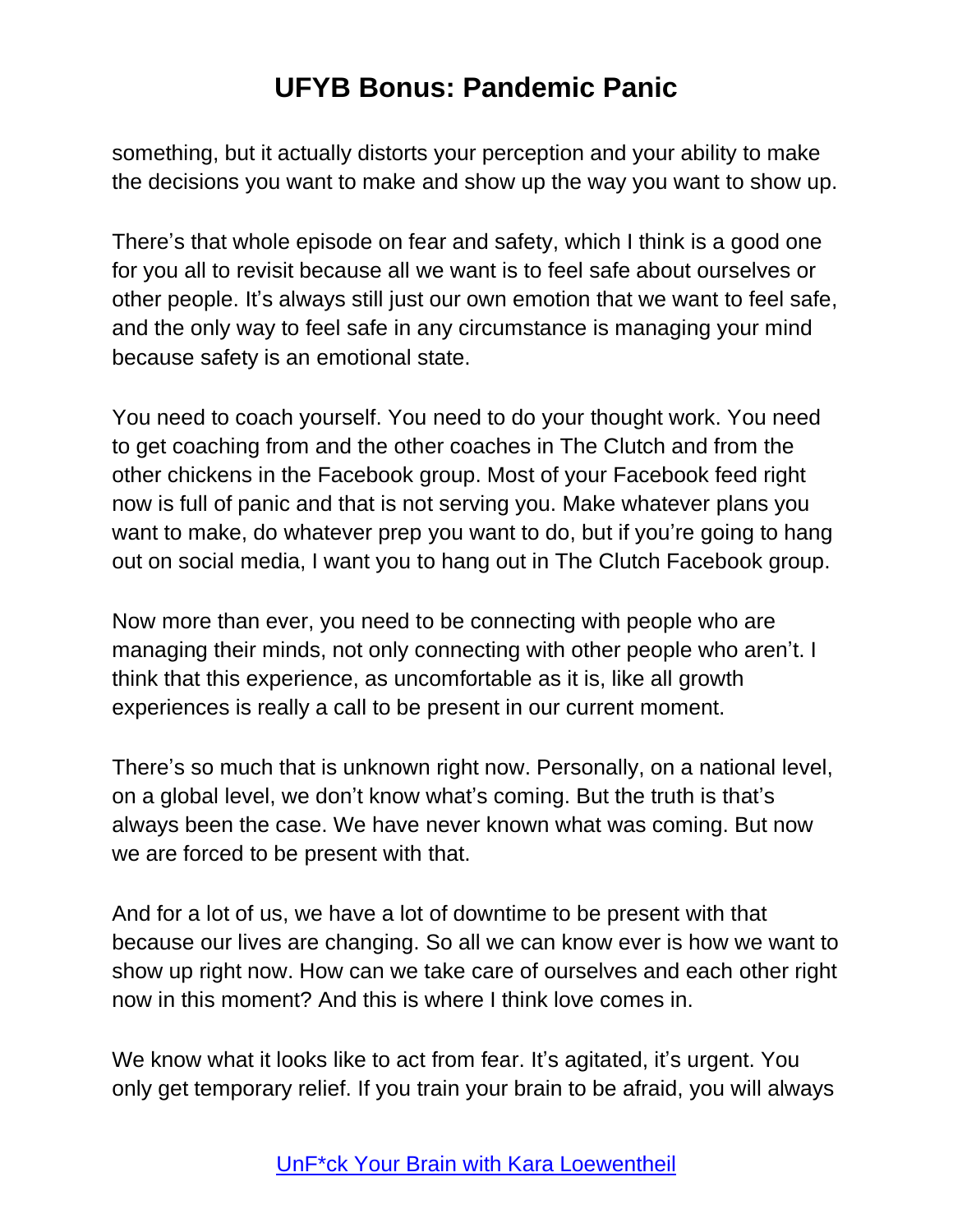find something to be afraid about, and you will be in that escalating cycle that I described where you freak yourself out, you get afraid, then you get a little bit of safety somehow by solving the problem in your brain or whatever it is, then you find a new one.

You'll just always be doing that. You can never act your way to emotional safety, and you can't think your way there by solving problem after problem. You can only think your way to emotional safety by letting go of trying to control the things you can't control, and knowing that what you can do is always practice allowance and acceptance of your lack of control.

The only way to experience that I think, you can experience it from a neutral acceptance, you can also experience it from creating and acting on love. I do not think that love is unrealistic or delusional or being in denial. You might want to read some data, you might want to consider some possibilities, you might want to make some decisions out of love right now.

You might want to prepare in certain ways because of love. It'll feel very different than acting out of fear. Fear always pretends to be urgent and right, but love is all that we really want to feel. Safe and loving and loved, and those feelings come from us no matter what the circumstance is. That has not changed.

Our daily lives may change, our finances may change, our family may change because of this illness, or for a thousand other reasons that we can't predict that is always true. It was also always true that the illness was coming. None of that controls our thoughts.

We can decide to think everything is worse or everything is better or that it's all neutral. We always get to choose what to decide. And for me, I just always want to show up from love. Whatever happens to me, I don't think I will ever regret doing that. And I actually wrote myself a little pandemic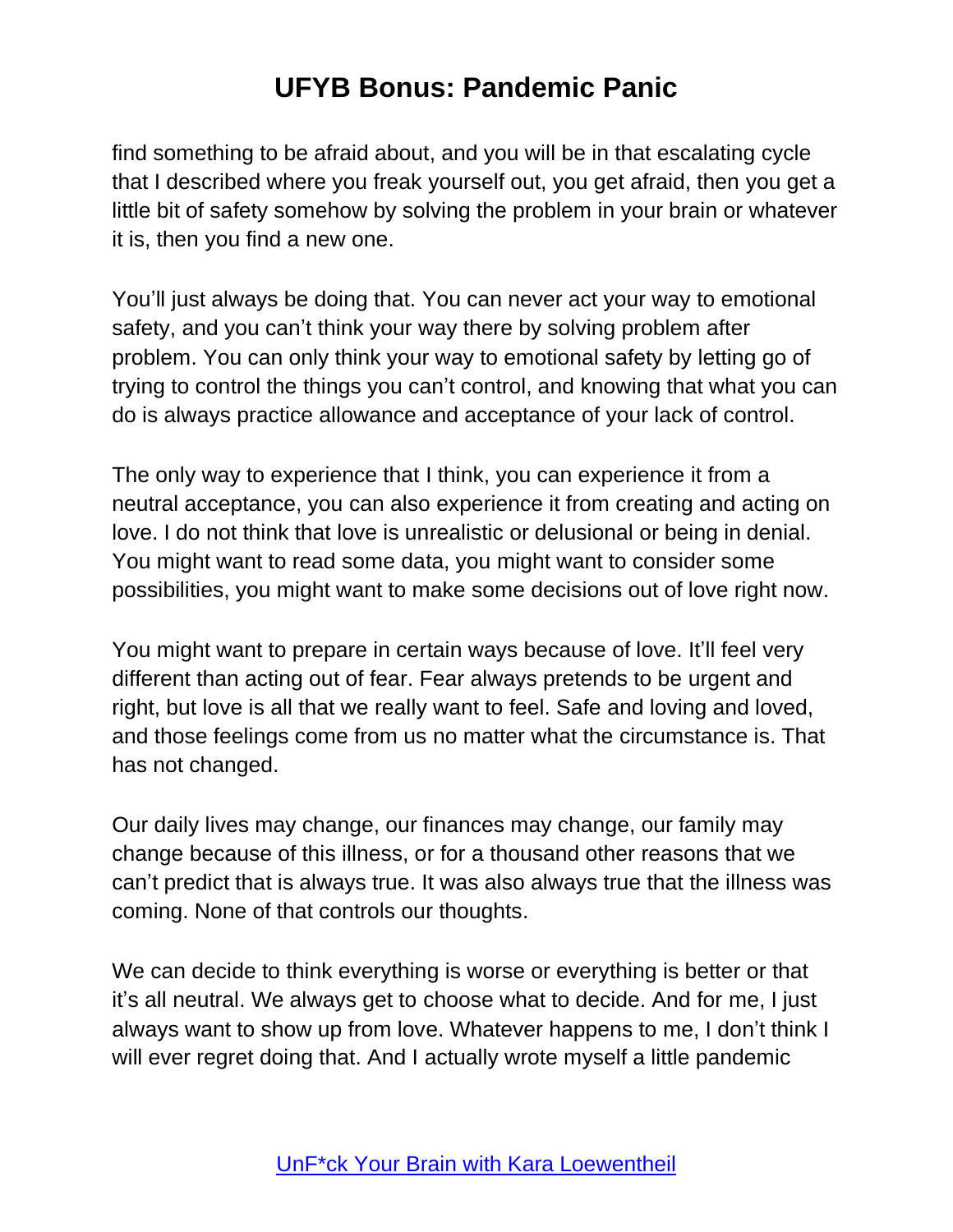mission statement which I will share with you all because I think it could be a good exercise for you to do the same.

It's really just writing a couple of affirmations or thoughts that I want to practice really, and I'm reading it every morning and whenever my brain tries to grab the wheel and spin the current circles. So this is mine. Yours might be different.

My job is to show up and love, to love my students and be a guide and teacher for them during an experience none of us have had before, to love my family and my boyfriend from afar while we are separated, to love my brain and its anxious thoughts, to love all the people I've never met and am trying to protect by staying home. To love this unpredictable human life, which is always full of change because certainty is an illusion. That is the work of living a conscious life, and I choose to love it.

Okay. So, that's what I wanted to share with you guys. I will answer some questions. Somebody says, "I have a few underlying health issues that I've not addressed, which makes me scared that I will die if I contract the virus. I feel like my own decisions can keep me safe, and I'm having obsessive thoughts about the precautions, or lack of, by other people around me." That's a great question and you're wrong in both ways. You believe that your own decisions can keep you safe, which may or may not be true, right? Yes, we can mitigate risk to some extent, but we don't always know, right? You could wear a seatbelt and end up in an accident where the seatbelt is worse for you. You can wash your hands a lot and stay home, and then... I don't know, trip in your own home when you wouldn't have if you were out. I mean, that's the whole point, right? We cannot control it all.

So, the most poisonous thought you have... Actually, you think your problem thought is that other people aren't taking precautions, but I think your problem thought is that your own decisions can keep you safe and that that's where you're basing your emotional safety on, is believing that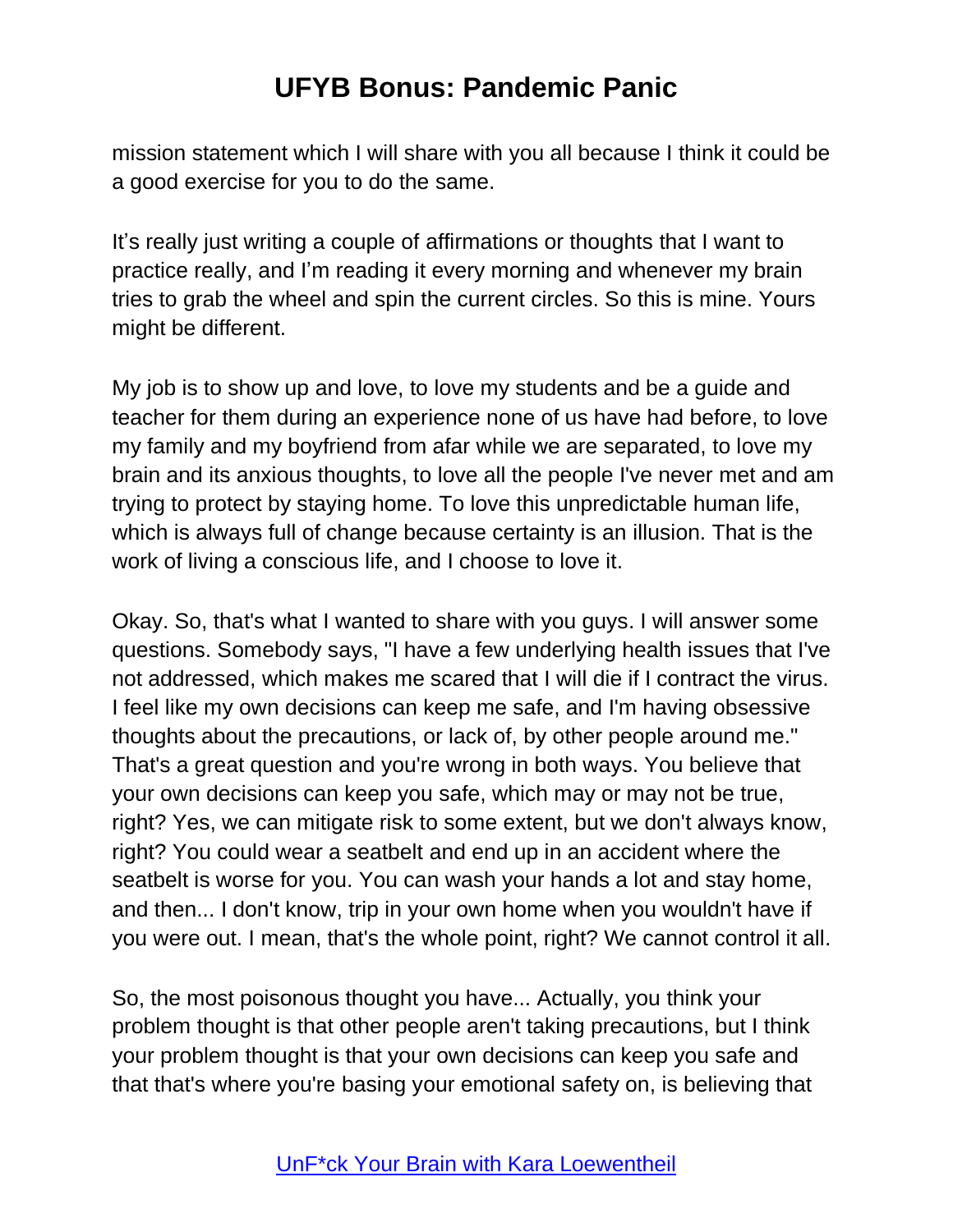you can control if you ever get sick or not, from this or anything else, and I don't think that that's true. Right? It feels scary to admit that, but actually, if you let go of that belief and you accept that you can do what you can, but that you can't control whether that happens or not, now, or any time, I think you'll feel more free.

Okay. I'm going to focus on questions that just... Since this webinar was about this situation that are about really this. How do I make peace with the things I can't control? I want you to rewatch the webinar, right? That is the eternal question. Listen to the episode on uncertainty, which is I think 107. The whole reason we want to control things is we think if we control them, then we could feel okay. It's exactly the opposite, right? You have to stop putting your emotional state on things outside of you. That's what you're trying to control them.

Okay. So she says, "Any advice for managing thoughts around my investment funds dropping?" It's a great question. I think the stock market is so fascinating, because it's all just thoughts. Nothing has happened yet, right? But the market collapses and then it bounce back. It's just people's thoughts all over the place. So honestly, I would just not look at that shit right now. Right? We are in a time of a lot of upheaval. You are probably not planning to liquidate all your investment funds in the next three weeks, so I just wouldn't even look at them, or look at them and manage your mind, either way, but... Yeah, I guess that's just changing the circumstance, but for me that's actually... The thought work is to stop thinking that it's useful or a good idea to monitor them minute-by-minute. You're monitoring them because you want to have a feeling and believe something, and you think looking at them is going to help you with that, but you're getting the opposite result, right?

Either do the thought work to not look at them, which will be hard for you, or do the thought work to look at them and not care what they say, but you can take that in either direction, pick one, but just make sure you're... The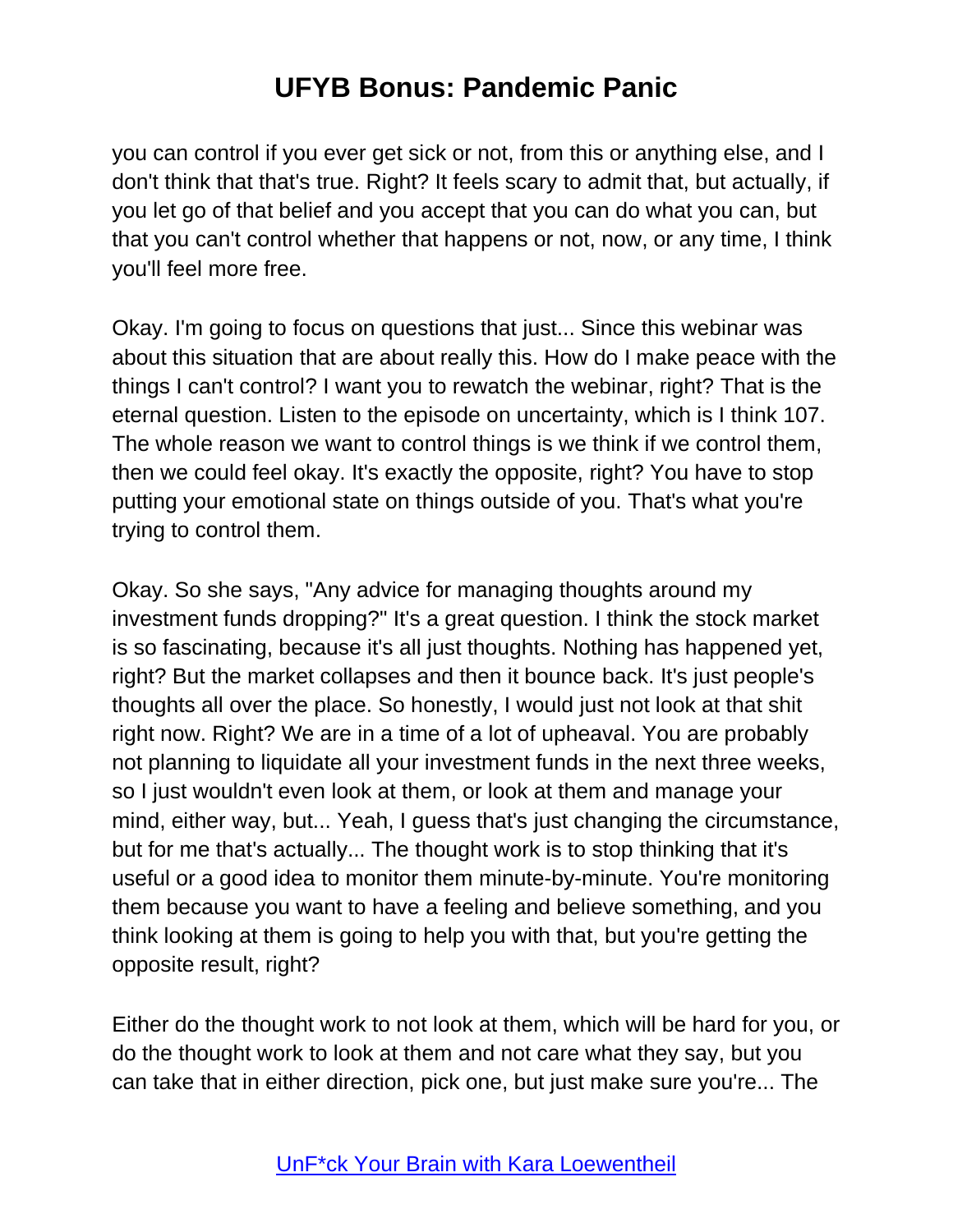big question is, "Why am I looking at this? Why do I think it needs to be different? What do I think that I would get to think and feel now by looking at this money that I wasn't planning to use for years anyway, probably?"

Somebody says, "What happens if your new side job is social media management and you are drawn to looking at stories about the virus?" What do you mean drawn to? They're not like the sirens on the shore. They're not drawing you. You are choosing to read them. Yes, if your job involves looking at news sites or social media, then things are going to go by you, but people go by you on the street and you don't jump them, even when you're drawn to them. So you got to... Don't call it being drawn to it, like you don't have any control over it. You've got to take ownership and decide, "Am I going to look at these or not, and how am I going to think about them?"

"Any advice about how we can help other people when we clearly cannot help everyone, and they are going to be a lot of people who need help?" Okay. So you want to know what my action line is here, right? I'm going to coach you on your thoughts. I think this thought, "We clearly cannot help everyone," to you seems like a circumstance, but it's not helping you. Right? It's not getting you a good result. What if your thought was, "I can't wait to see how many creative ways I can come up with to help people?" You see what I'm saying? You don't have to believe you can help everyone. That's not the only option. It's not, "I can or can't help everyone." It's just by starting your thought process with, "We can't help everyone, and a lot of people need help," it's like you're already starting from scarcity. "There's more people that need help. I can't help them all," and then of course you feel overwhelmed. You don't know how to make any decisions, because you're asking yourself to do something that seems impossible.

You're starting from scarcity. What if you switch that and you started from, "I'm so glad that I have," whatever it is, "the time, the money, the resources, the training, the teaching, whatever, to help people. How can I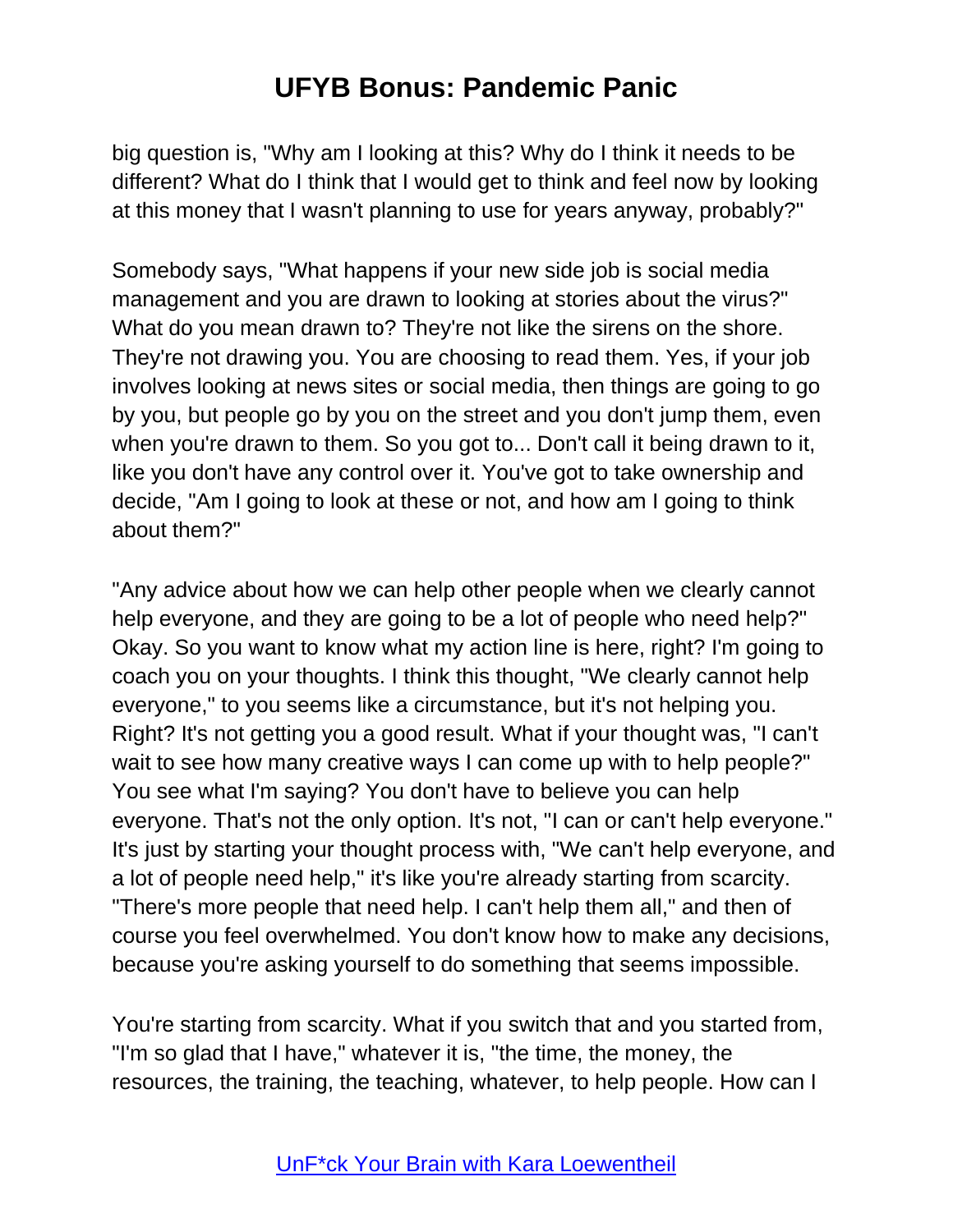get this out there? What's the next thing I could do to help someone? What's the most creative way I can help people?" Ask yourself a more positive question that will help.

"Advice for dealing with others' reactions or actions? This issue particularly partners with the limited social interaction and potentially lockdown. My partner's seriously catastrophizing." Yeah, you got to manage your own mind. He's allowed to catastrophize. The news is catastrophizing. So what? Right? You got to do the thought work first and then you'll know whether you want to take any action or not about it, but you got to let go of the idea that he shouldn't catastrophize, right?

You're like, "This is a problem. He's catastrophizing. I'm not catastrophizing. I'm just mad that he's catastrophizing." Well, but you're catastrophizing about him. Who cares? He's allowed to catastrophize. He's allowed to think what he wants. What do you want to think? Then you'll know how you want to feel and act about it. Okay, I know I didn't get to everybody's questions, but that's why it's perfect you are all on the Clutch. You can post them on the Facebook group, submit them to Ask the Coaches. I encourage you to. Same for all you people who want to get coached. We have about 15 more minutes. I'm going to coach some of you, but I want the rest of you to post in the Facebook group, or submit to Ask the Coaches. All right, let's do this thing.

------------

Speaker 1: Hello.

Kara Loewentheil: Hi.

Speaker 1: Thanks for taking me.

Kara Loewentheil: Yeah. Of course.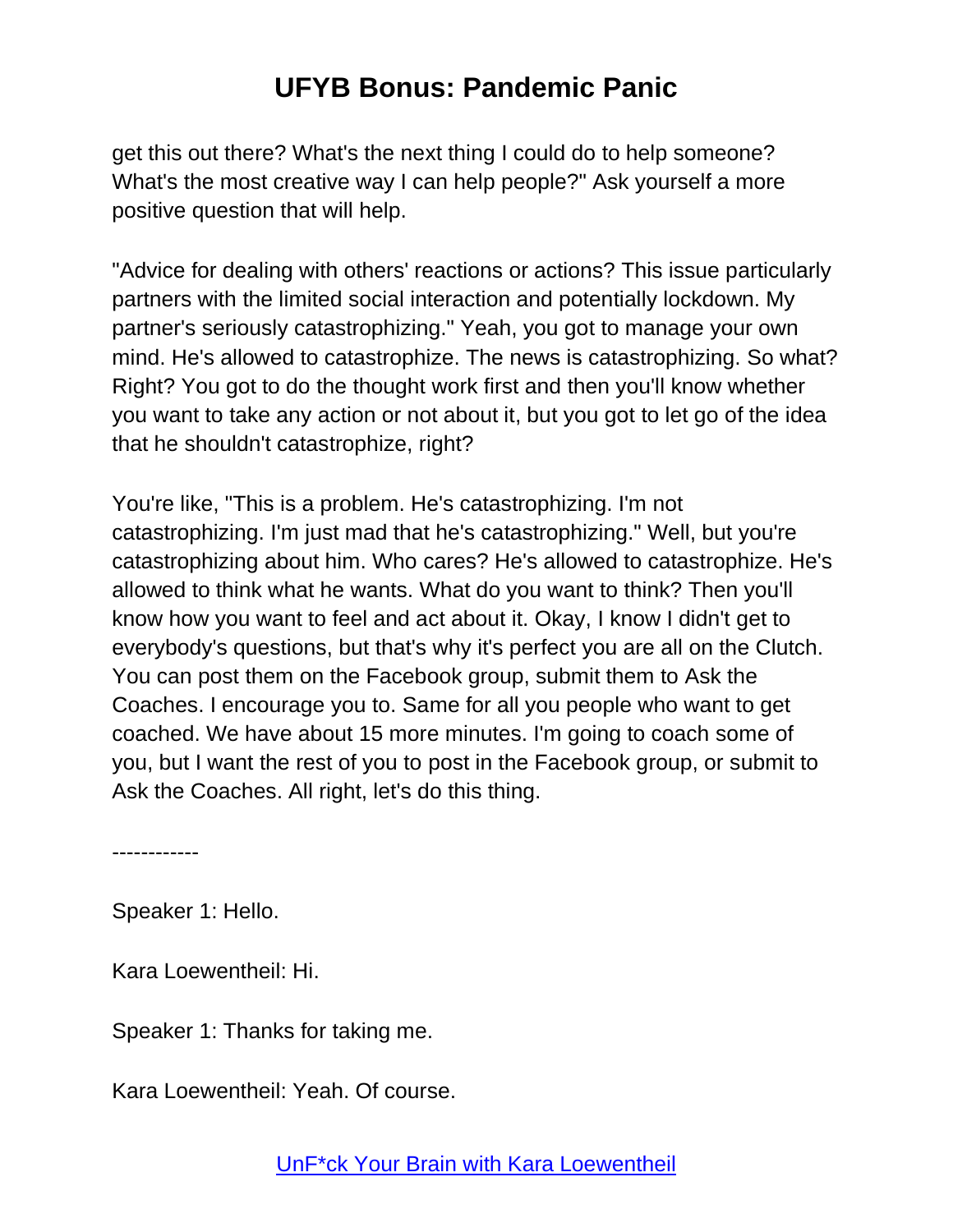Speaker 1: Yeah. Something that you said earlier really rang true for me, which was, "Whatever patterns your mind already has about the topic it obsesses about," rang true, and that really struck a chord for me. My husband and I are self-employed with a landscaping business and money stress. Now I'm like, "Oh no, the economy, small business," and we're in recovery mode from a home reno and our lines of credit are already extended, and we're like, "Oh my God. We're going to sink." Not to mention, I'm trying to get pregnant, so now what? And yeah-

Kara Loewentheil: Okay. So, there is a difference-

Speaker 1: ... there's tons of fear.

Kara Loewentheil: ... between your brain and my brain right now. You always think-

Speaker 1: Pardon?

Kara Loewentheil: ... there's scarcity, so that's what you came up with. My first thought was like, "Well, people are going to be staying home. They going to really want their lawns to look good probably. If you're willing to go do their lawns, they'll have something nice to look at."

Speaker 1: Yeah, and it's a low social contact job, which is nice.

Kara Loewentheil: There you go, right? Now I'm not saying I know that that's true, but just that's the difference in the way our brains are approaching this, right? [crosstalk 00:06:18] to just take all the thoughts you already had. You were already worried about your business, right? You already had the phrase, "We're recovering from a renovation," like it was a terrible thing that happened to you that you're now recovering from, as opposed to-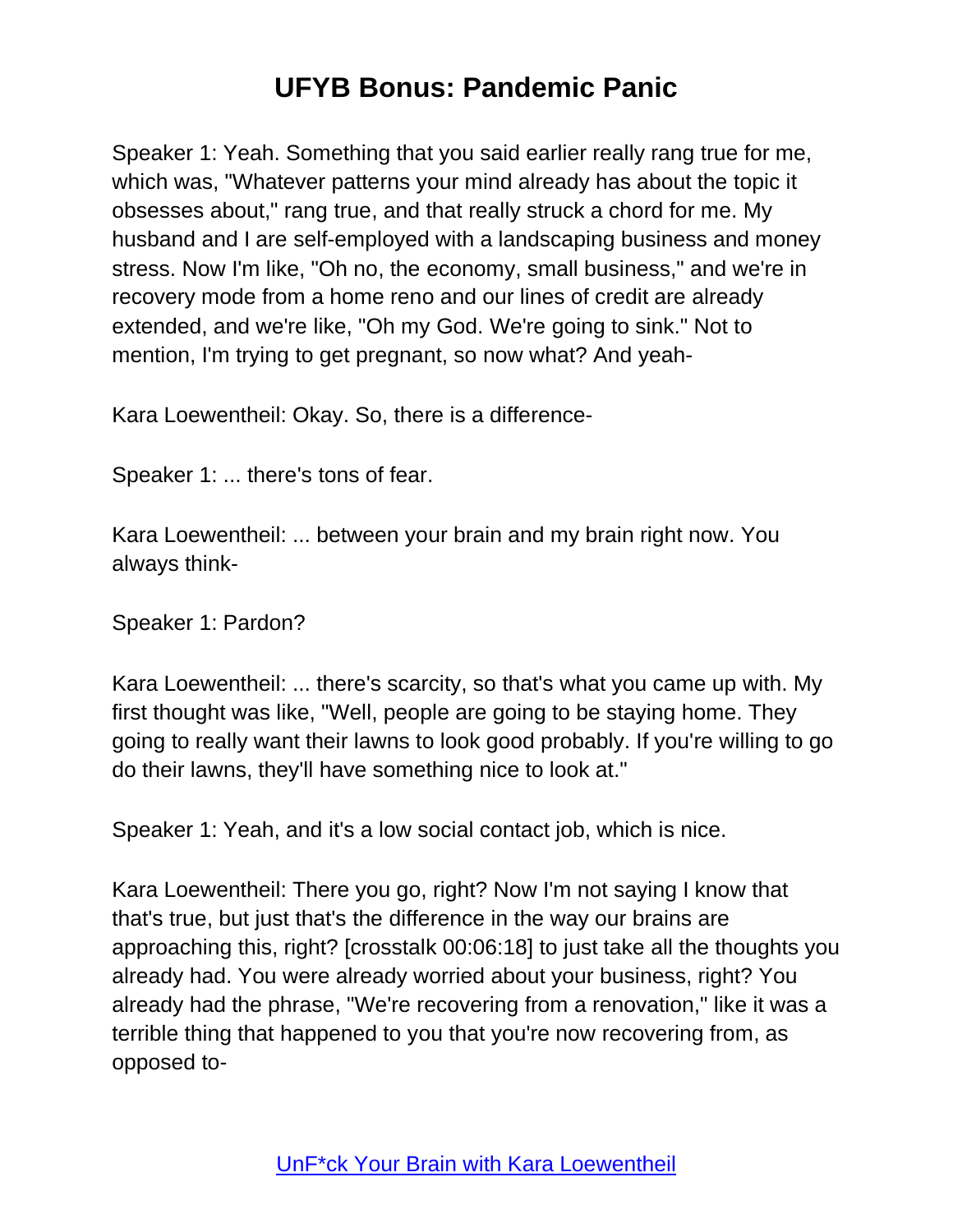Speaker 1: Yeah. No, it's actually the best. Today we were like, "Oh, the house is so great, but also we're in debt."

Kara Loewentheil: So this is a proven example, right? You're forecasting a future problem, and then trying to solve it in your mind through anxiety.

Speaker 1: Yeah. As if that's ever worked.

Kara Loewentheil: Right. It's never worked before, right?

Speaker 1: No.

Kara Loewentheil: Have you ever solved problems in the past when they came up?

Speaker 1: Yeah. I like to think of myself actually as a great problem solver, but a very-

Kara Loewentheil: Oh. Okay, but so what if-

Speaker 1: ... Yeah, but not my own problems. I'm great at other people's problems.

Kara Loewentheil: Okay. Why don't we just call this your husband's problem then, and then you can solve it for him. But I just want you to think about how different would it be if you believed that whatever challenge comes up, you'll be able to resolve it.

Speaker 1: That would feel like the feeling of lightness that just washed over me and was kind of... Wow. Actually, that would be amazing if I believed that.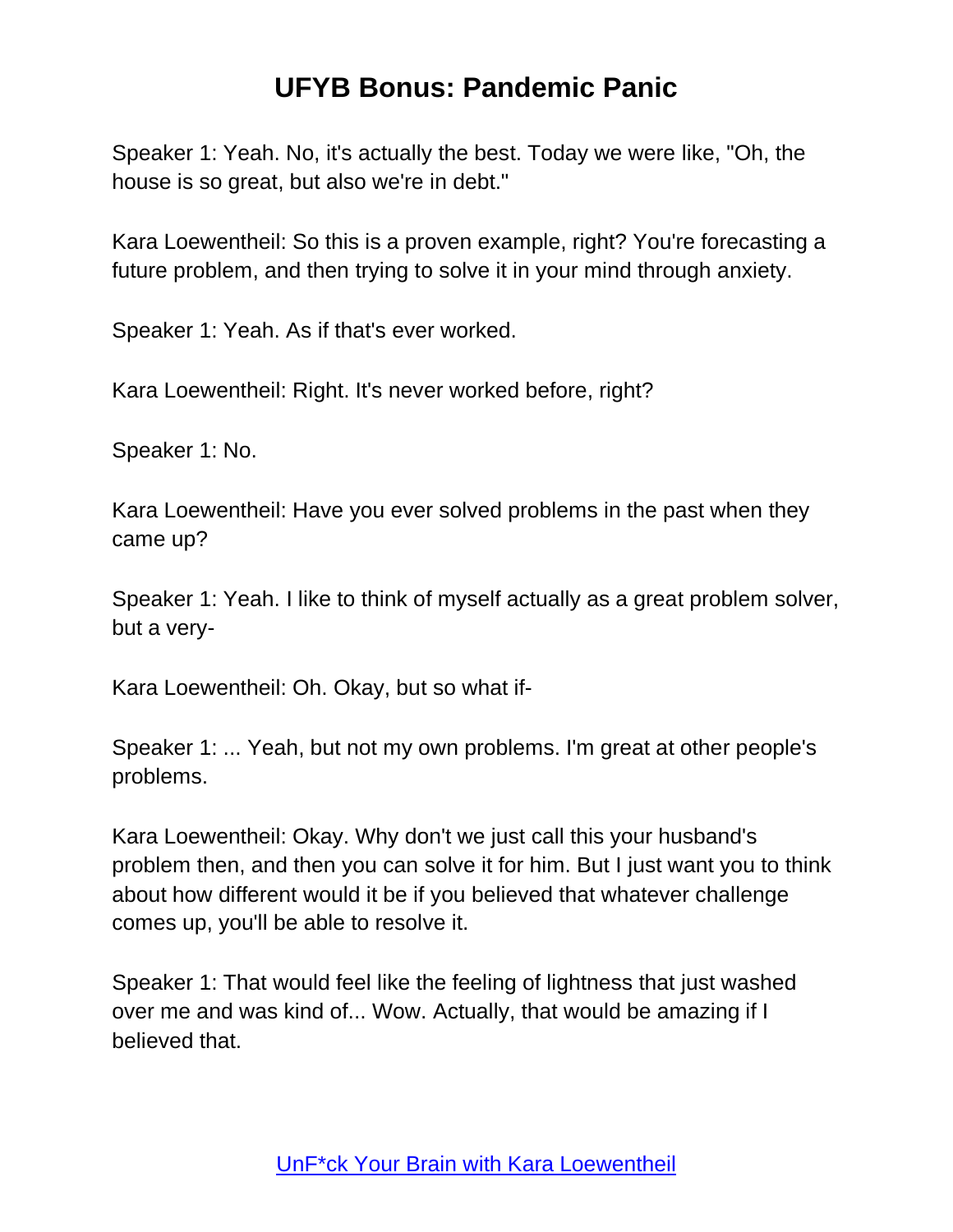Kara Loewentheil: Okay, but you do believe it, because if you just got a feeling that washed over you, that means you believe it. You just haven't been practicing that thought at all.

Speaker 1: No.

Kara Loewentheil: No. So your work is to practice that thought.

Speaker 1: Mm-hmm (affirmative). That I can solve any problem that comes our way?

Kara Loewentheil: yeah.

Speaker 1: Mm-hmm (affirmative).

Kara Loewentheil: If you feel a feeling of relief, that means you believe it. You just got to practice it.

Speaker 1: Yeah. Okay.

Kara Loewentheil: Right? And here's the other thing to remember, solving a problem actually happens in the T line. It's just thoughts, right? If we can manage our minds, we can solve any problem.

Speaker 1: Yeah.

Kara Loewentheil: If we're not managing our minds, we can't solve any problem, no matter how small it is. Right? How many of you have not been able to get a jar open, freaked out. Right?

Speaker 1: Or my dog is begging me for a walk and I don't have the time to take him, and it makes me feel full of rage.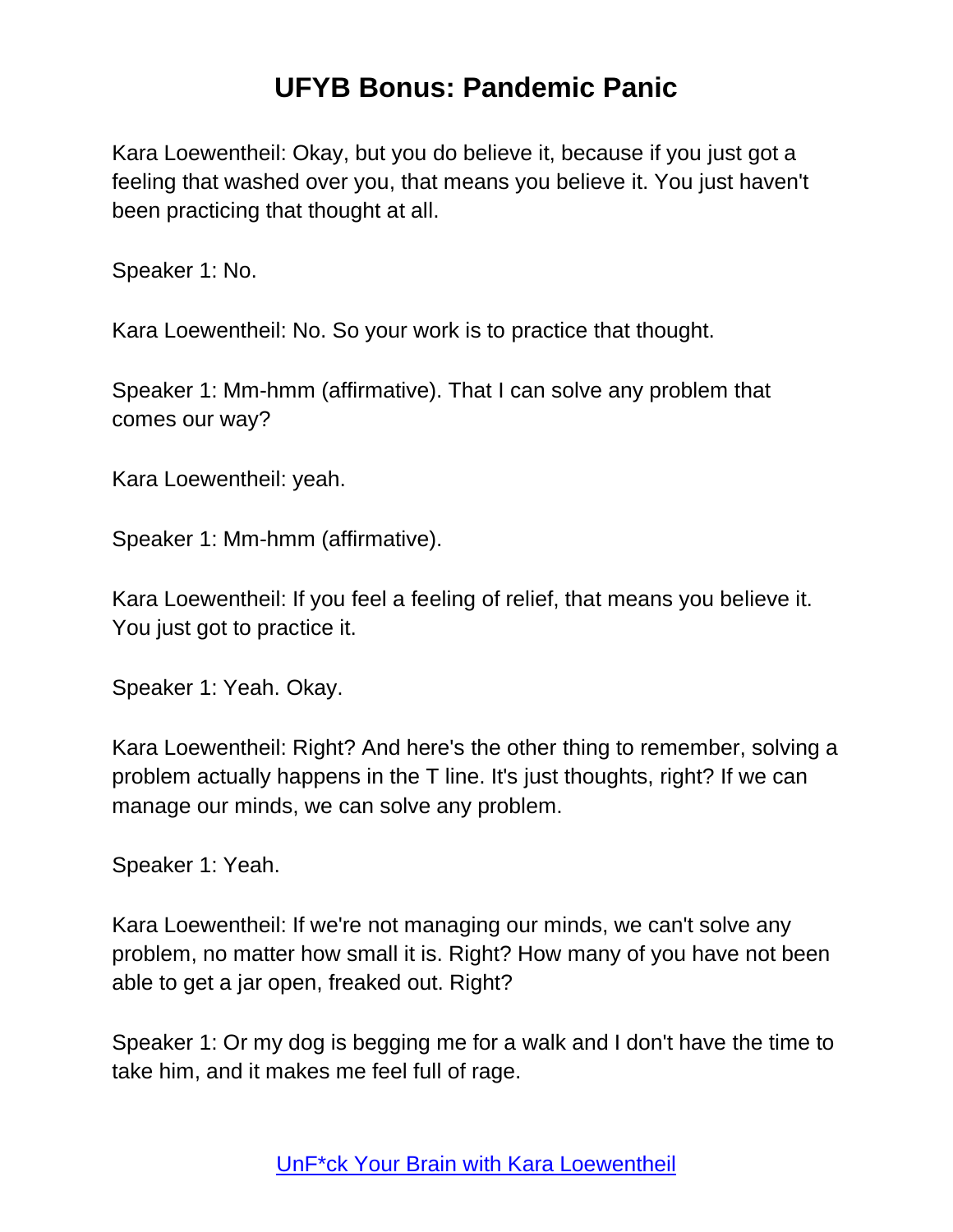Kara Loewentheil: Right. When you are not managing your mind, there's no problem too small for you to not be able to solve.

Speaker 1: Yeah, yeah.

Kara Loewentheil: Right?

Speaker 1: That's a good point. Yeah.

Kara Loewentheil: But if you are managing your mind, even halfway, there's no problem you can't solve, right? So-

Speaker 1: Yeah. Well, thank goodness for all us lucky people, I guess, who found thought work before all this. What a great tool to have.

Kara Loewentheil: Well, no kidding, but even who can find it now. I think this is the greatest opportunity for people to find the work, right? So yeah, I recommend that you just start thinking of yourself as a bad ass problem solver.

Speaker 1: Yeah. It's superhero mode, of like-

Kara Loewentheil: Yeah. "Yeah, I can solve any problem-"

Speaker 1: ... "You know what? It's good. It's fine."

Kara Loewentheil: ... "I got this."

Speaker 1: Yeah. It's a fine line though between where my mind just went with, "Oh, okay. Well..." Yeah, there's that, but then, I don't want to be one of those people who's like, "Everything's fine. Nothing to worry about. Everything's going to be just fine."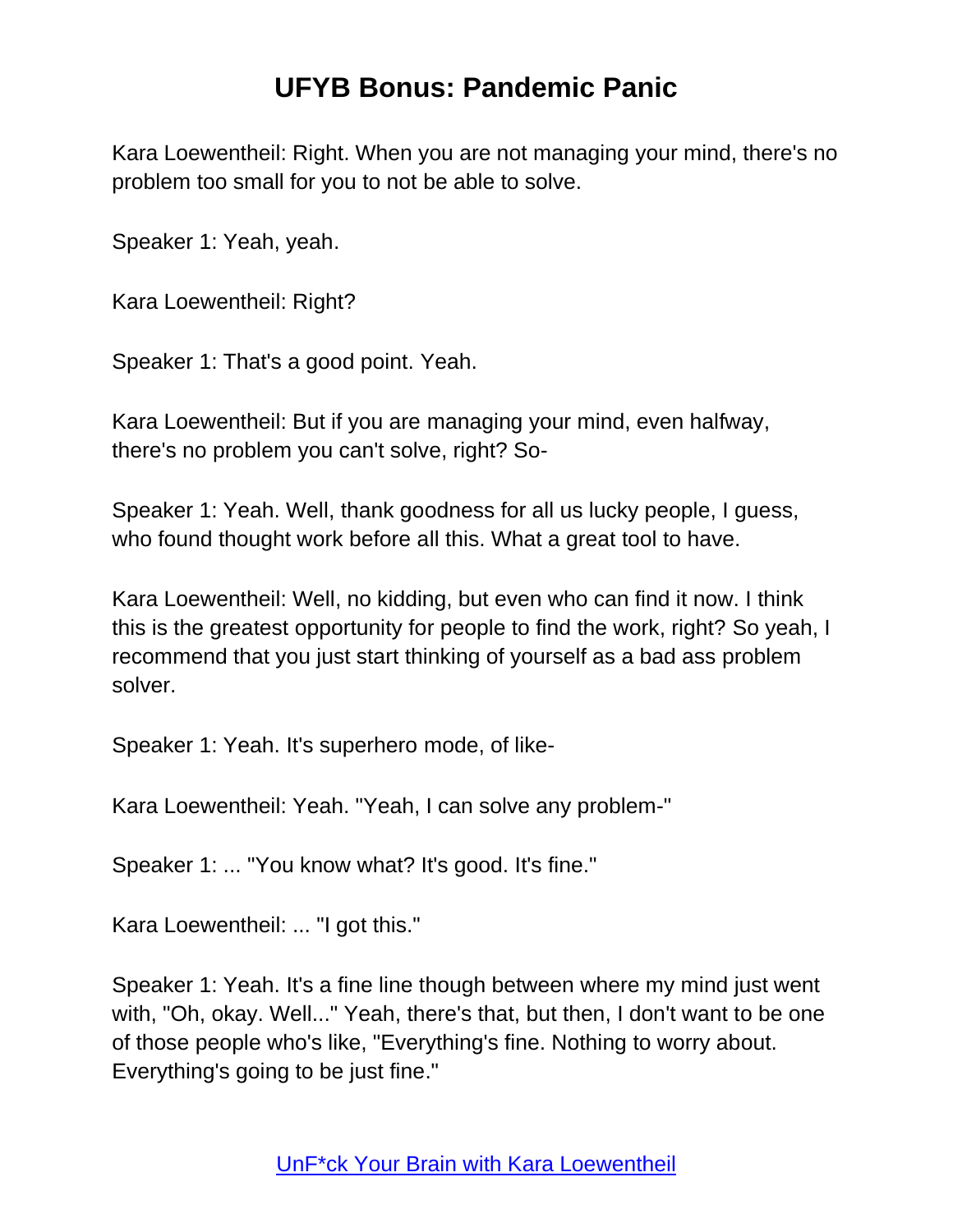Kara Loewentheil: You think it should be... It's much better to be like, "There's a lot to worry about and we're not going to be fine. It can be terrible." Why is that better?

Speaker 1: Well, no. It's certainly not better, but I [crosstalk 00:00:08:49]-

Kara Loewentheil: Because what does okay mean, right? We're not saying nobody will get sick or die. You know what? Before we heard about coronavirus, that would have been an untrue statement also.

Speaker 1: Yeah, yeah.

Kara Loewentheil: People were always going to get sick and pass away. This is what happens to human beings, right?

Speaker 1: Yeah. It doesn't matter if it's better to be like, "Everything's fine," or, "Everything's on fire. It's a dumpster fire." What matters is how I'm showing that. That's just the bottom line.

Kara Loewentheil: Yeah. What result are you going to get? This is what's so crazy about our brains, right? This is the problem with this, we all want to be like everybody else, and we don't want anyone else to think badly of us, so if everybody else is freaking out then we're like, "Well, I don't want to be a person who's not freaking out. What will all the other people who are freaking out think?" That's like, "The people who drink poison are in the poison club, and I don't want to not drink the poison because the people in the poison club are going to think badly of me for not joining the poison club." Meanwhile, do you think they recommend that infectious disease doctors freak the fuck out? Is that a good way for them to help other people?

Speaker 1: No.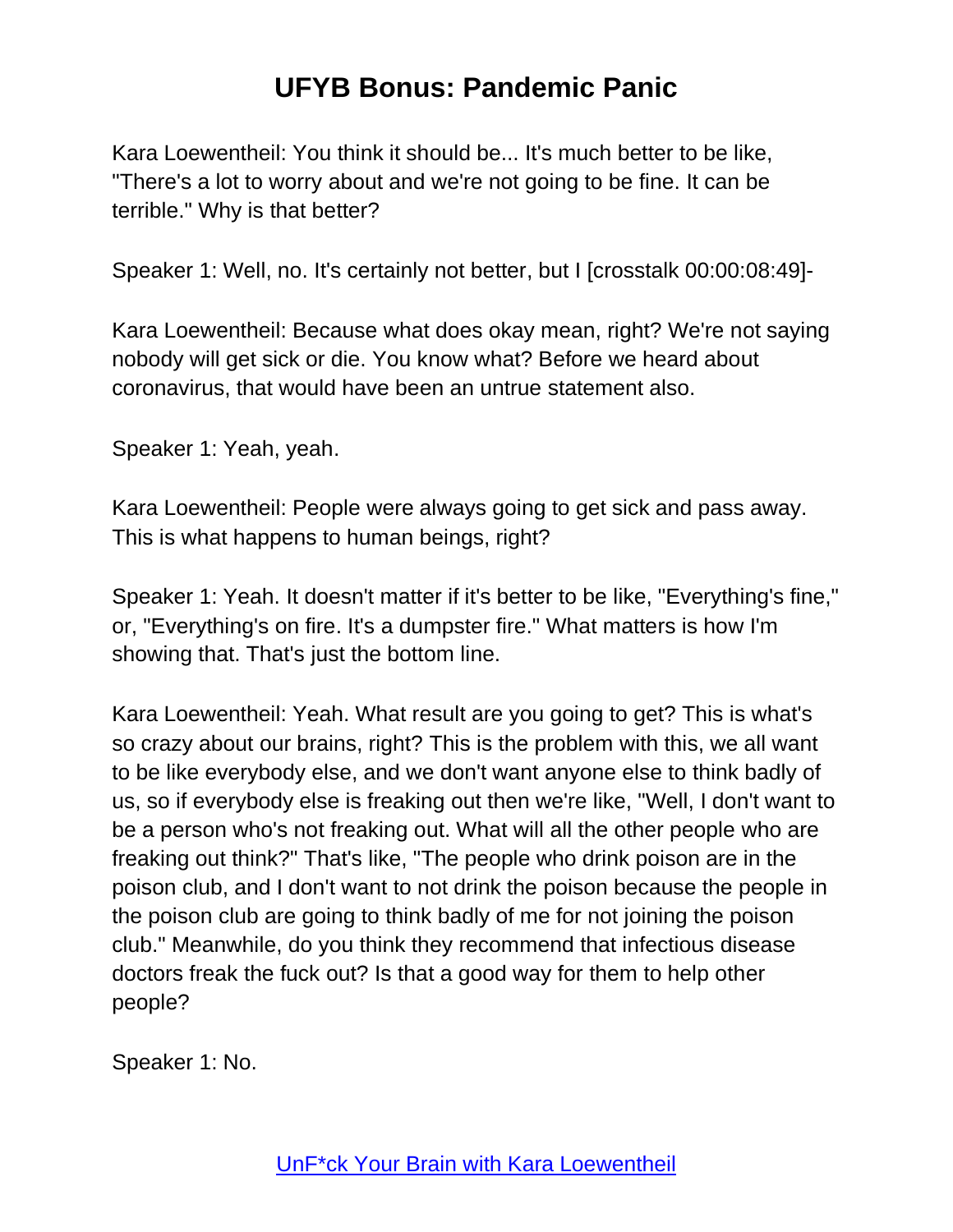Kara Loewentheil: No. If you do want to help others, do we think the best way is to drink the poison, or to not drink the poison?

Speaker 1: Mm-hmm (affirmative). Not drink the poison.

Kara Loewentheil: Yeah. You have to be willing to not be like everybody else.

Speaker 1: Yeah. Yeah, yeah. That takes courage, and it's like, [crosstalk 00:00:09:53]-

Kara Loewentheil: Good thing you're a superhero though.

Speaker 1: Yeah, totally. But a neutral superhero.

Kara Loewentheil: Neutral superhero. That is like lemmings going over a cliff, right?

Speaker 1: Yeah.

Kara Loewentheil: And what happens when panic and anxiety is up, there's actually like 12 other ways you could run. Yes, sometimes you have to go over the cliff I guess, but we don't even give ourselves a chance to solve a problem when we just go to that panic and anxiety. And then, because we are social creatures and want acceptance and everybody around us is anxious, we're looking to other people to decide how we should think and feel, right?

Speaker 1: Right.

Kara Loewentheil: We're like, "Oh, my third-grade teacher, who I really respect, they're freaking out, so I should freak out too."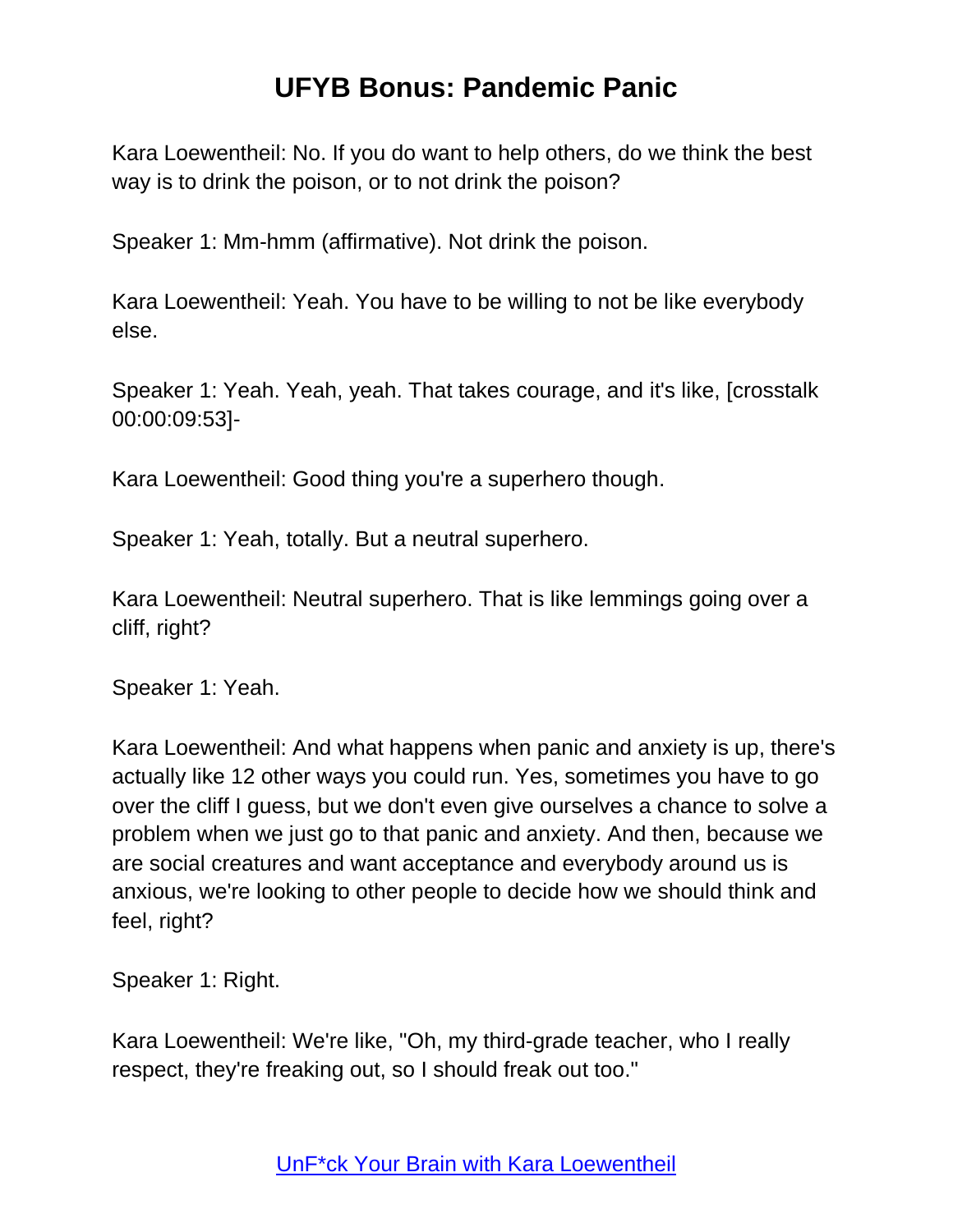Speaker 1: Yeah.

Kara Loewentheil: Right? And the really important thing to understand is freaking out, your emotion line, is very different from the thought that creates freak out. That's totally different than saying, "I agree that these are the epidemiological facts," or something. Right? Same circumstance. We can all look at the same chart, that could be the circumstance, and we could both believe it's true, but then what's our thought about that, right? Not freaking out doesn't mean that you are saying, "It's a conspiracy theory and there is no virus of any kind."

Speaker 1: Yeah. "I'm going to stop washing my hands."

Kara Loewentheil: "All illnesses are caused by aliens," whatever. Right. Of course, right. Personally, I am washing my hands. I'm-

Speaker 1: Me too.

Kara Loewentheil: ... practicing social distancing, based on my understanding, which might be different from someone else's, but I don't have to panic to do any of that. Right? Refusing to panic or be anxious does not mean not looking at the circumstances in the world and then deciding how you want to act about them, but we all think because everybody else is panicking, that that's part of the process and that's helping in some way.

Speaker 1: Yeah. Yeah. I think that's a major distinction of taking responsibility about our actions to stay safe, and also staying vigilant with our minds to not go down that catastrophizing rabbit hole.

Kara Loewentheil: And safety is an emotion too, right? That's why I'm saying, how does it feel to act from love? To me, trying to act from fear would be, "Oh God, what if I get it? What if I pass it to someone? Then I'm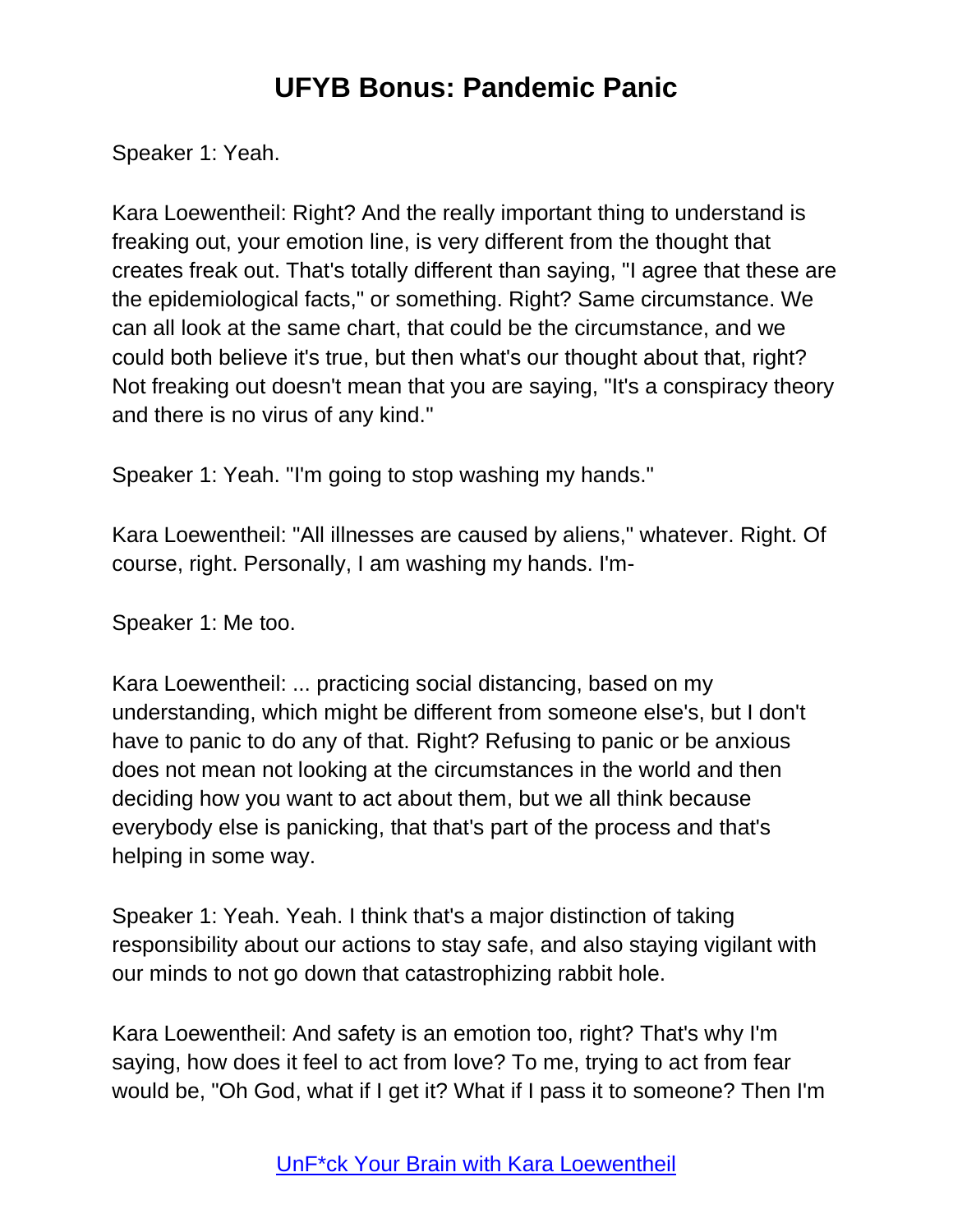going to feel so terrible, even though I'll probably still be alive," but that... Right? All of that creates so much fear. I might take-

Speaker 1: Oh God, yeah.

Kara Loewentheil: ... the same action as the other person. My result will be totally different because my thought is different. Right? So that person will not feel any safer at all, no matter what actions they take. Right? Although they take those actions, the result they create for themselves is still going to be feeling terrible. Then trying to take more and more actions to try to feel safe that still won't work. Right? Whereas my thought is, to show up from love means to do what I think I can based on what I understand, but knowing I cannot control it. My safety has to come from my own emotional thought process. I have to be comfortable, just as a human, with the fact that life is totally unpredictable and anything could happen to me or people I love. We all mostly go around completely avoiding that.

Speaker 1: Yeah. It's pretty major and this is a big opportunity to confront that in our own minds. That mission statement you shared I thought was really powerful. I was very moved by it. I teared up at it. It's pretty major to choose those thoughts in a time like this. It's very... I think I want to... I'm going to go back and rewatch it and take notes and put it [crosstalk 00:12:39]-

Kara Loewentheil: Yeah, I'll post it in the group, but exactly. I think this is an opportunity for us to grapple with the truth that is always there, which is that life is uncertain and unpredictable, and we get to decide how to show up. Right? That has always been true. It's not like the virus even created that for us. It's been true, and here's the other wild thing, everybody on this call came to this call because they're freaking out, right? There's people somewhere else, not freaking out at all, right? For them, the virus is not creating that opportunity. Maybe something else in their life will or not. Right? The other problem with the echo chamber is, again, it's not about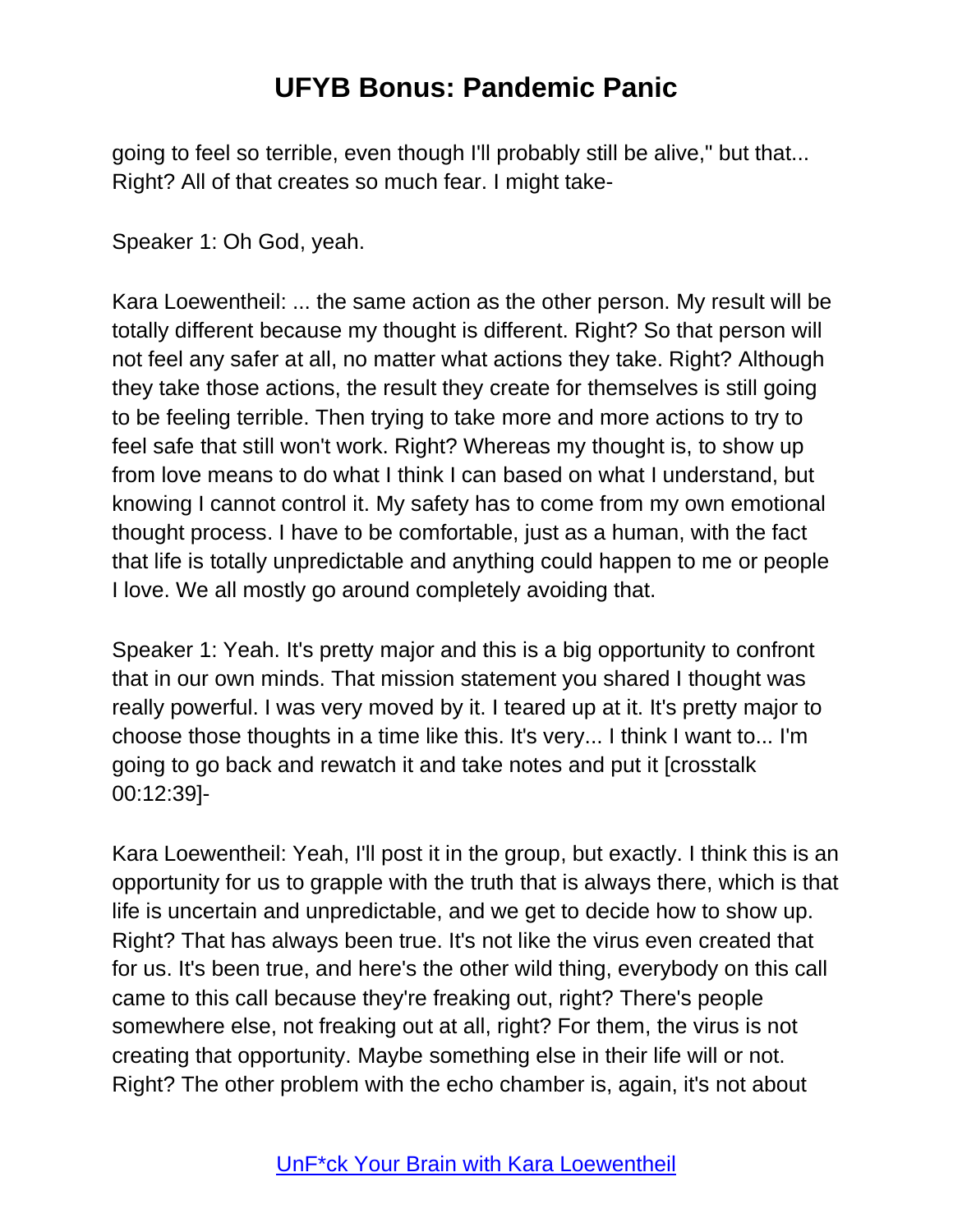what the facts are, but it's like, "What are the different ways?" It's still just a circumstance. People are having a lot of different experiences, so we still get to decide what's the experience I want to have. It is optional. How do I want to think and feel about it? Yeah. All right. Thank you for sharing.

Speaker 1: Thank you.

Kara Loewentheil: You're welcome.

Speaker 1: Yeah.

Kara Loewentheil: Okay. Let's do one more.

Speaker 2: Oh, hi.

Kara Loewentheil: Hi. How are you?

Speaker 2: I'm good. How are you?

Kara Loewentheil: Good. Tell me what's happening in your brain.

Speaker 2: Well, it's interesting what you said at the beginning of the webinar. Well, the one thing I think that I stress the most out about is money, and that's totally what's been coming up with this virus for me-

Kara Loewentheil: Really?

Speaker 2: It hasn't even really hit New Zealand yet, big time. I've only had... One client had to cancel coming this week, because she's been in Jakarta, so she has to self-isolate. But it hasn't really affected my business yet, and yet I just keep thinking it's going to, and that's the one thing that I worry the most about. Even though I have young kids, I'm doing things like getting her to hand wash, and I'm not taking my daughter to movies today,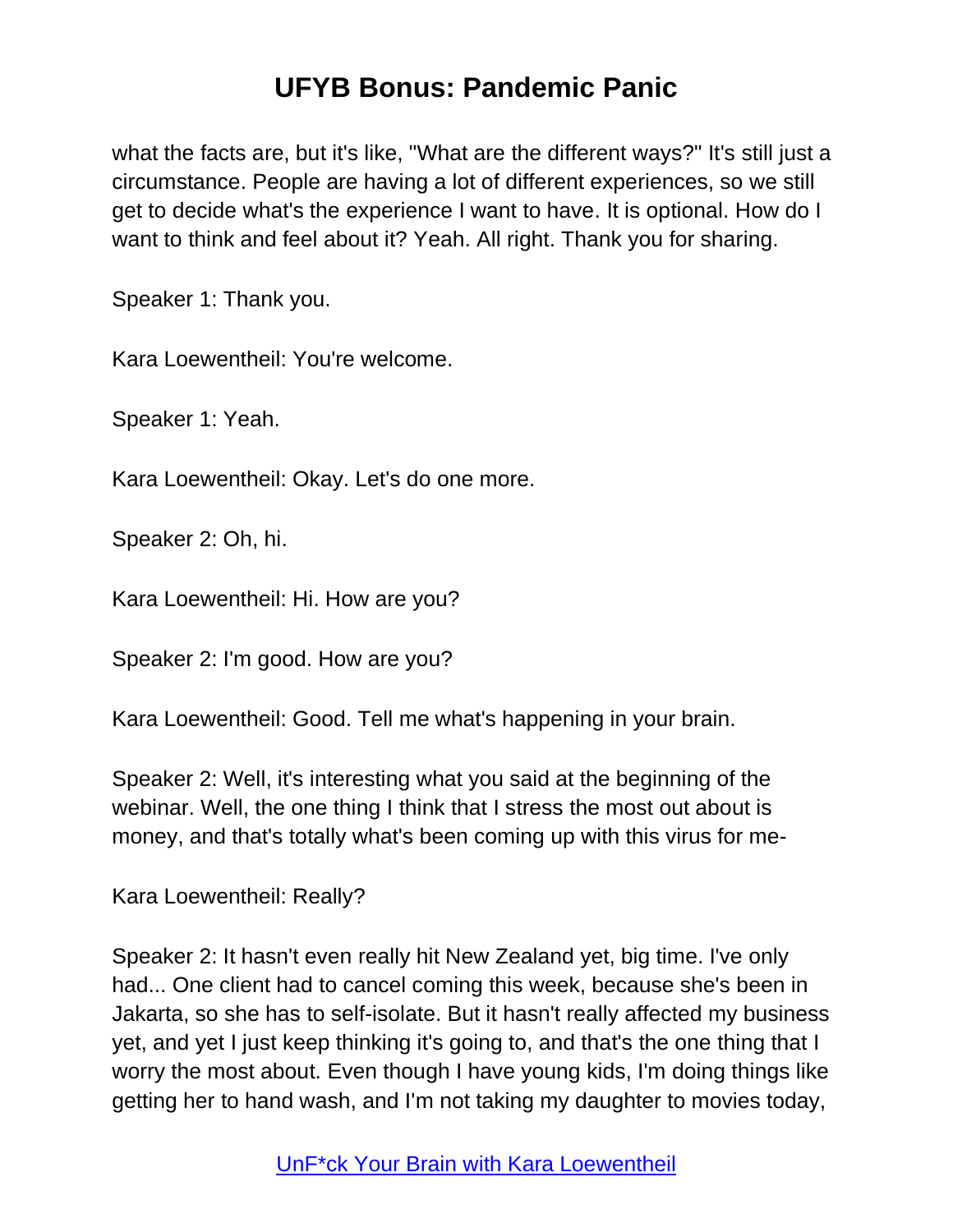and doing things like that, but the thing that comes up the most and gives me that feeling in my stomach of worry is that I won't have enough money.

Kara Loewentheil: Yeah, but you were already feeling that before this happened.

Speaker 2: Yes. Definitely.

Kara Loewentheil: Yeah. Right? So your brain is like, "Oh, but now the World Health Organization is involved, so now these thoughts and fears are totally true."

Speaker 2: Yes.

Kara Loewentheil: Even though they're not actually true yet. Nothing has happened to you.

Speaker 2: Yes.

Kara Loewentheil: Right?

Speaker 2: Yes.

Kara Loewentheil: And you can see if you keep believing that what's going to happen, right? You're just going to keep producing whatever result those thoughts produce.

Speaker 2: Yeah.

Kara Loewentheil: Right?

Speaker 2: Yes.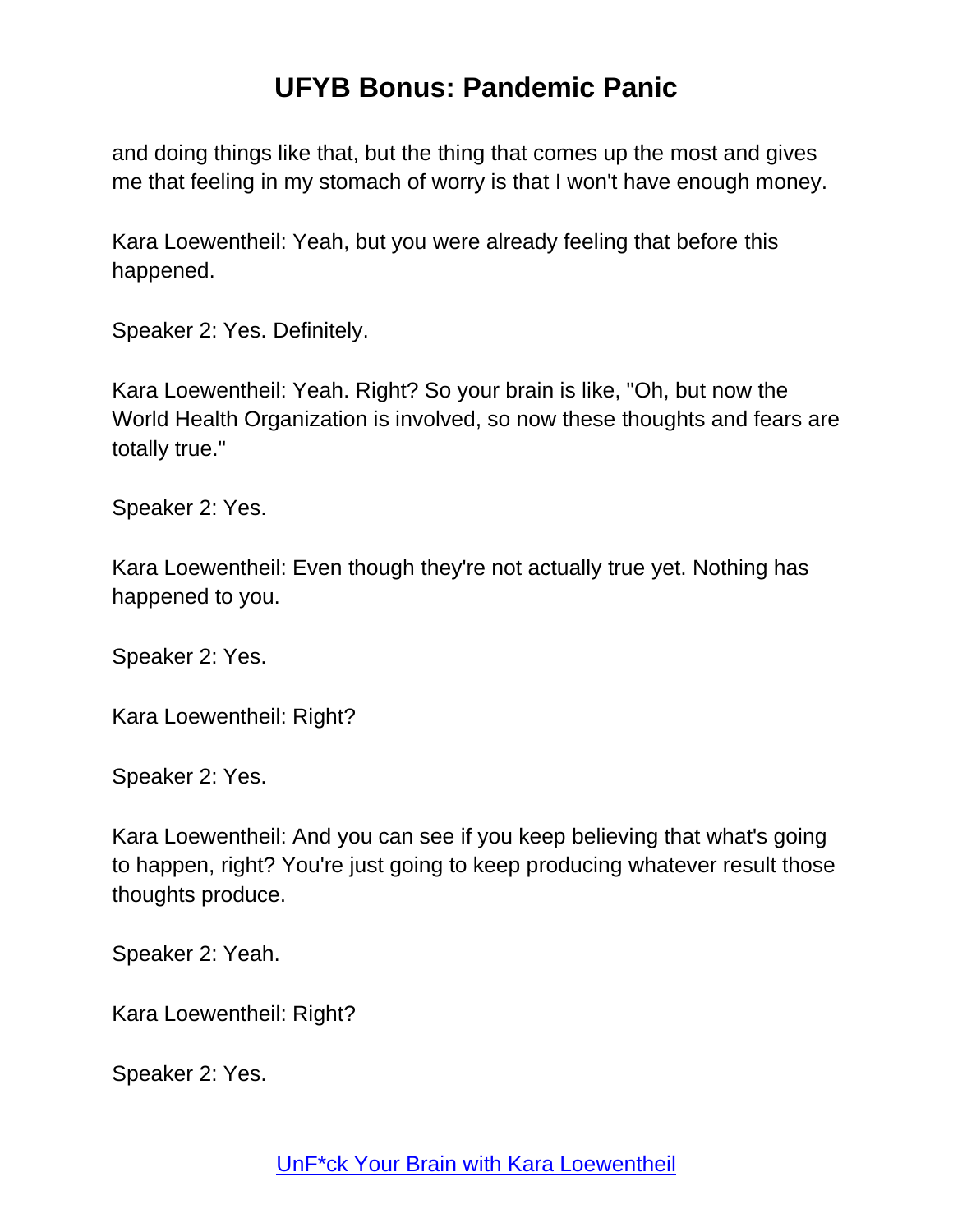Kara Loewentheil: And then you might make less money, and then you'll be like, "See, it was because of COVID, maybe not because I stopped showing up at my business, because I totally thought it wasn't worth it." Tell me what you do.

Speaker 2: I'm a personal trainer and a Pilates instructor.

Kara Loewentheil: Okay. So, your feeling is nobody will care about being healthy ever again, so that's just it for you.

Speaker 2: I think because I run... I have a little studio, a little private training studio, and I run classes and have private clients. So, yeah. The other thing that I've tried, in my mind for the last 10 years, I've been like, "I should do online training. I should do online training," and then I finally started online training about a year ago, and it hasn't taken off at all, but I haven't put any work into it, so I don't know why I expect it to take off.

Kara Loewentheil: You were like, "I put a website up, where my clients?"

Speaker 2: Pretty much.

Kara Loewentheil: Let's just think about this. This might be crazy, but what if you made more money because of COVID?

Speaker 2: Yeah.

Kara Loewentheil: Is that possible?

Speaker 2: It is.

Kara Loewentheil: How would that happen?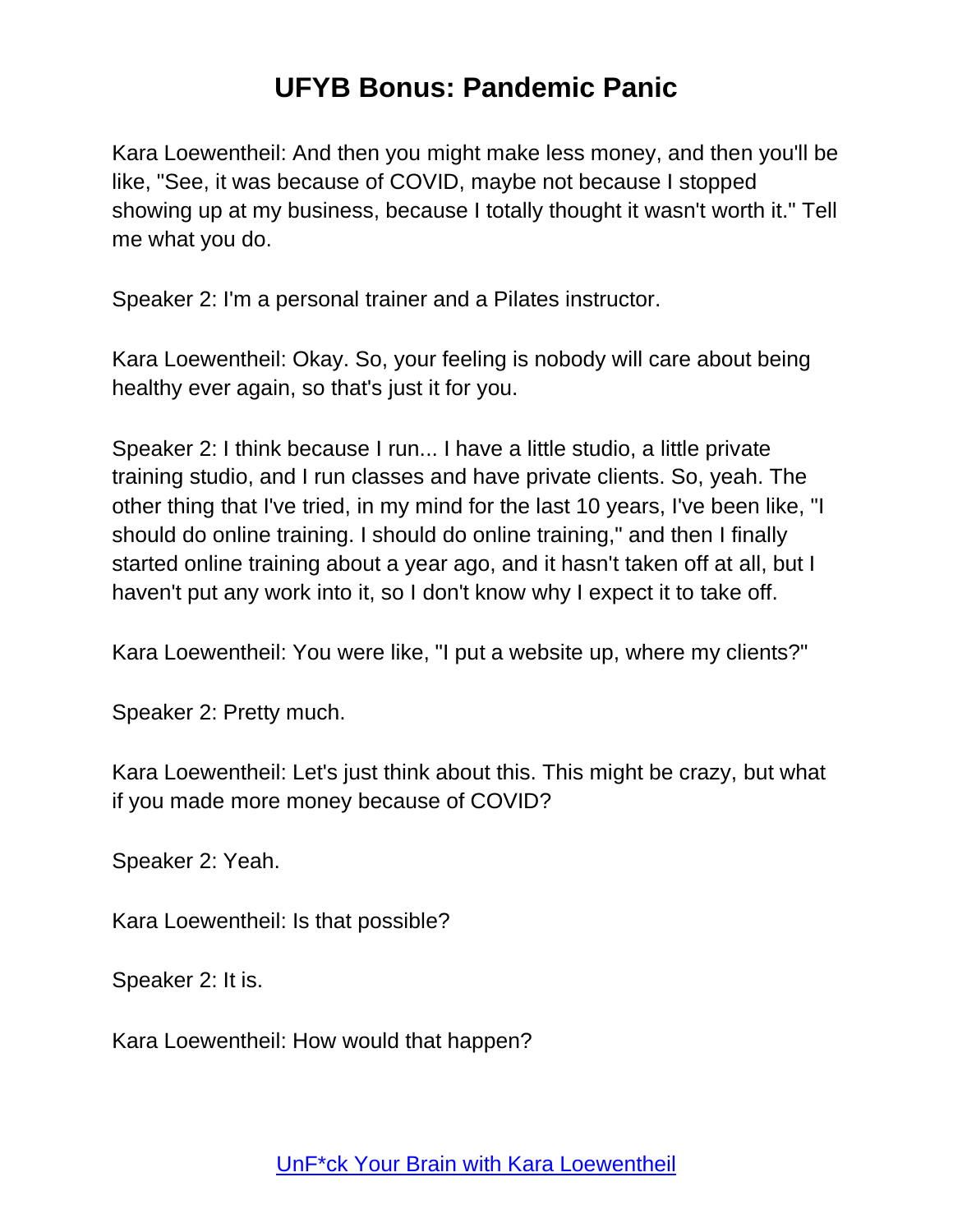Speaker 2: It is. I don't know if I believe it. I say that out loud, but [crosstalk 00:15:27]-

Kara Loewentheil: No, but tell me how could that happen? Let's just take... Maybe it's not you, it's some other Pilates instructor who started an online business and then did nothing with it. How is it possibly true that a change in people's behavior might give them an opportunity to make money instead of lose money?

Speaker 2: Well, I guess there's a lot of people that are going to be stuck at home, and so online training's a perfect avenue.

Kara Loewentheil: Mm-hmm (affirmative). That seems right to me.

Speaker 2: So, yeah. So then, yeah, creating that online presence, starting to actually put that effort in online.

Kara Loewentheil: Yeah. Why have you not done that?

Speaker 2: I think because I find lots of little things, lots of little reasons why no one would... why I'm not good enough. I think it's probably that.

Kara Loewentheil: But why are you doing that? You show up to teach your classes in person, right? What's your thought about that?

Speaker 2: I do. It varies. It's really interesting, because I have two sessions. I have a Monday night class, two classes back-to-back, and they're almost fully booked, and a Wednesday morning class. There's two, and they're both almost fully booked. Those classes are always very busy, and that's very uplifting to me, but I never [crosstalk 00:00:16:34]-

Kara Loewentheil: Because why? What's your thought about it?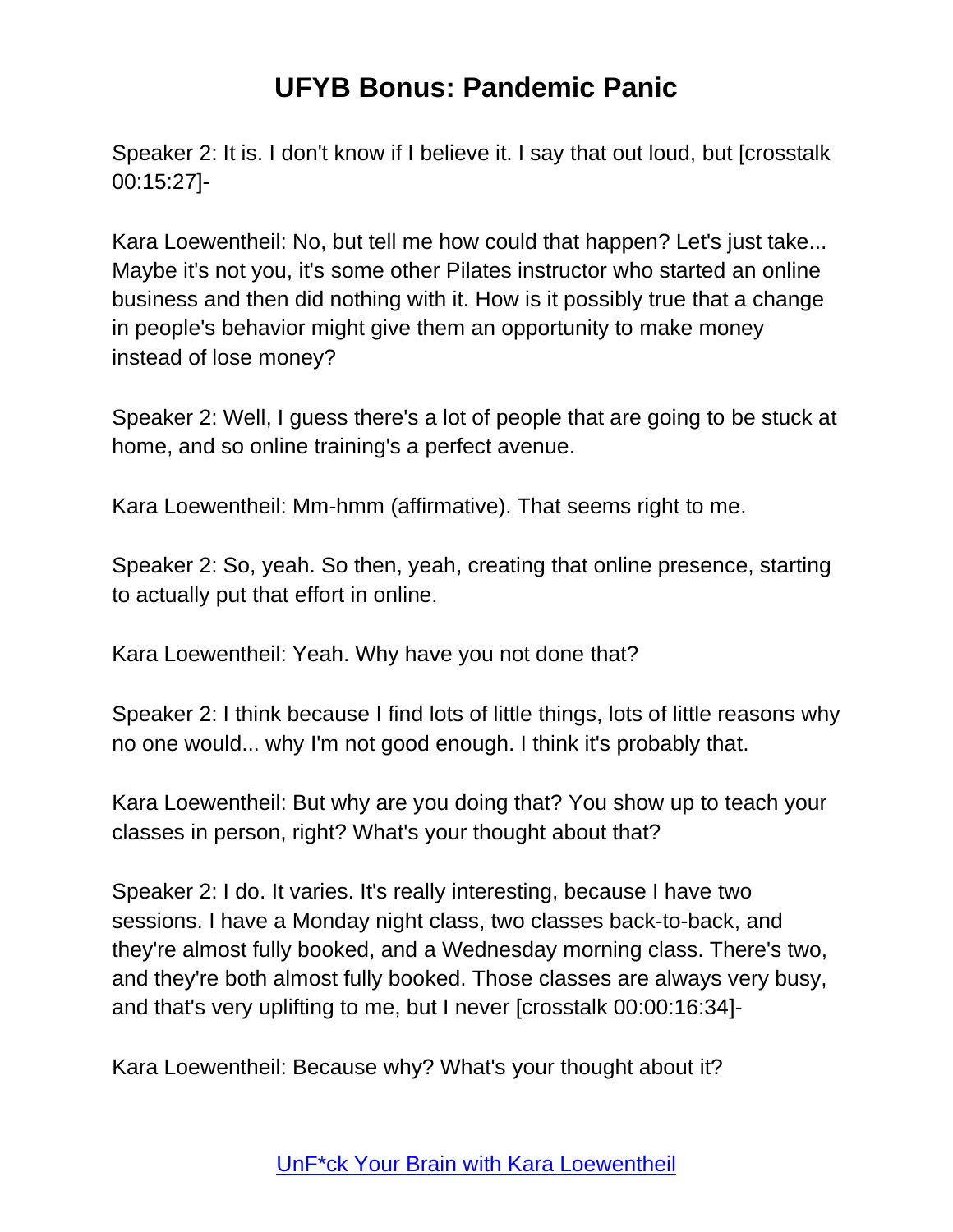Speaker 2: ... positive things. My thought is-

Kara Loewentheil: Which is?

Speaker 2: Well, it's interesting, because then I teach my Friday morning class and only one person shows up, and I have only three people in that class. That makes me feel like I'm not a good instructor-

Kara Loewentheil: No.

Speaker 2: ... That's my thought.

Kara Loewentheil: No, no. Your thought is that you're not a good instructor, and you temporarily swayed your own thought by looking at the number on Mondays and Wednesdays, but you're giving the people who come to class the authority over how you feel. Do you become significantly worse at your job on Fridays? Do you lose all your knowledge about Pilates? You forget how the reformer works on Fridays?

Speaker 2: No.

Kara Loewentheil: No. You're the same that's teaching Pilates on every day and different amounts of people show up, but you're like, "Oh, I was good on Monday, but now I'm trash."

Speaker 2: Yeah.

Kara Loewentheil: Right? Because you're so tied to that external validation. Yeah, so of course what you're doing with your online business is you're like, "Well, I started it and nothing happened," so I must be terrible. It's all the same work. If you coach yourself in your Friday class, and you coach yourself about your online thing, it's going to be the same thing.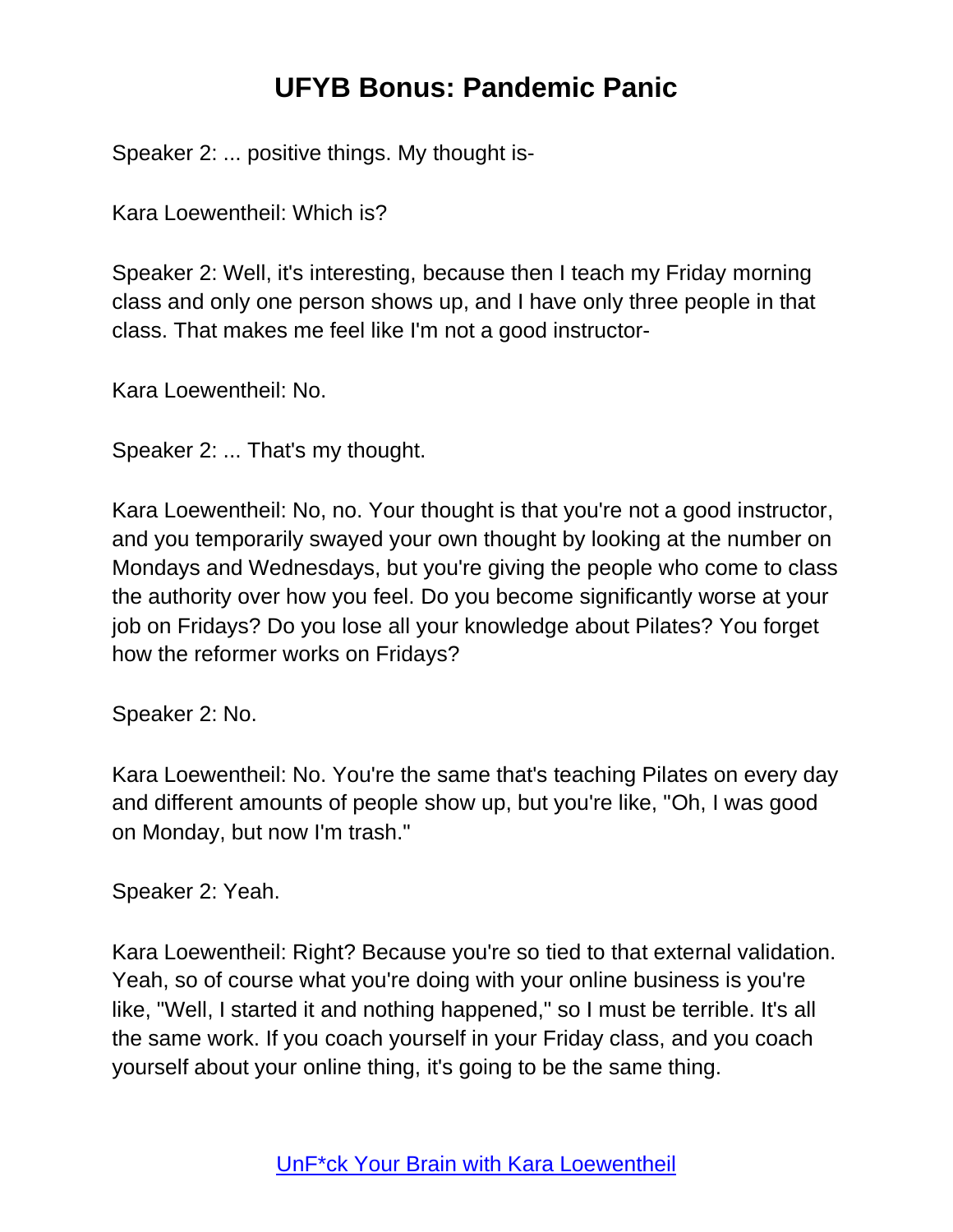Speaker 2: Okay.

Kara Loewentheil: Okay? Now a lot of you watching or listening to this are thinking, "Okay, but I don't have an online business, so for me it is going to be disaster," but if I had coached her about something else, you'd be having the opposite thought, right? The point is that if you already were worried about money, you will still be worried about money now, and your brain will just tell you now you have a good enough reason.

Speaker 2: Yes.

Kara Loewentheil: Right? The job is always, "How do I want to think and feel about this?" Not, "Let me just believe my brain when it tells me that this new circumstance is dangerous."

Speaker 2: Okay.

Kara Loewentheil: Right? People who are worried about making money and don't think they can make money, never make money under any conditions, or never think they have enough, whatever, making what they want, whatever it is. Enough is not objective, and people who believe that they can make money, make money under different sets of conditions. Right? It's always the thought.

Speaker 2: Yeah, that makes sense. I left the father of my kids this year and he earns a huge amount of money, the top 1% in New Zealand. The one thing, he was very controlling, and a friend of mine just came over for a glass of wine the other night and she said, "Why is he so obsessed about money if he earns so much?" And I don't know, it just... Yeah. So it's interesting.

Kara Loewentheil: It has nothing to do with how much you earn. It has to do with what your thoughts are. Right? He thinks he can earn it, because he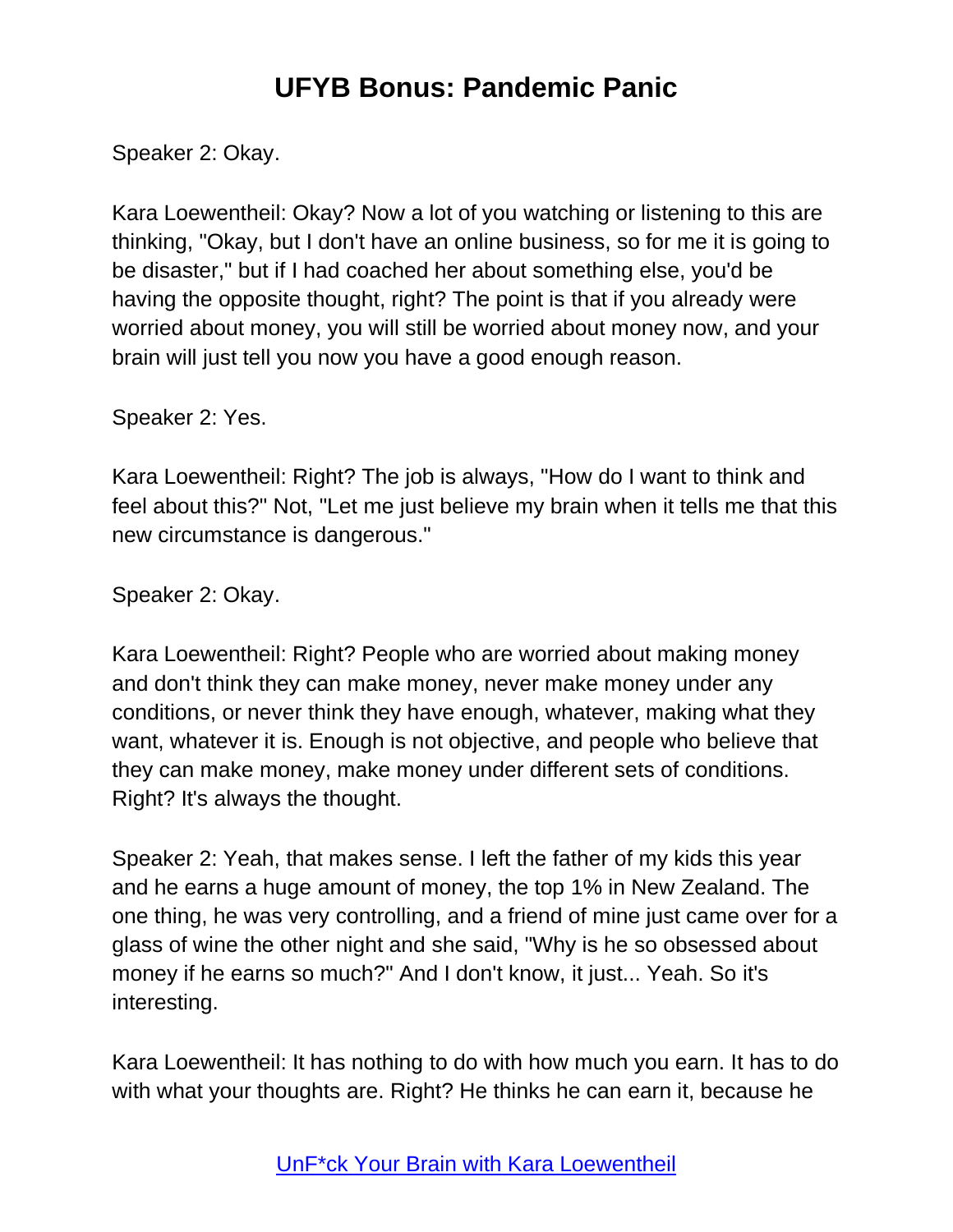does, but then he has some other thought about, whatever, spending it or... Right? We're always just going to create the result with the thought we have.

Speaker 2: Yes. Yes. Yeah.

Kara Loewentheil: Yeah.

Speaker 2: Yeah.

Kara Loewentheil: All right. You know you got your work to do.

Speaker 2: Yes, I do. Yeah. Thank you so much-

Kara Loewentheil: You're welcome.

Speaker 2: ... I'm so glad I'm... Thanks, Kara.

Kara Loewentheil: Yeah. All right, my dears. If we didn't get to answer your question live or coach you live, go post in the Facebook group if you want chicken input, and submit to Ask the Coaches if you want coach input. I will post my little manifesto in the group, and I will see you guys in there. All right. Manage your minds. Bye.

-----------

If you're loving what you're learning in the podcast, you have got to come check out The Clutch. The Clutch is my feminist coaching community for all things Unfuck Your Brain. It's where you can get individual help applying all these concepts I teach to your own life and learning how to do thought work to blow your own mind.